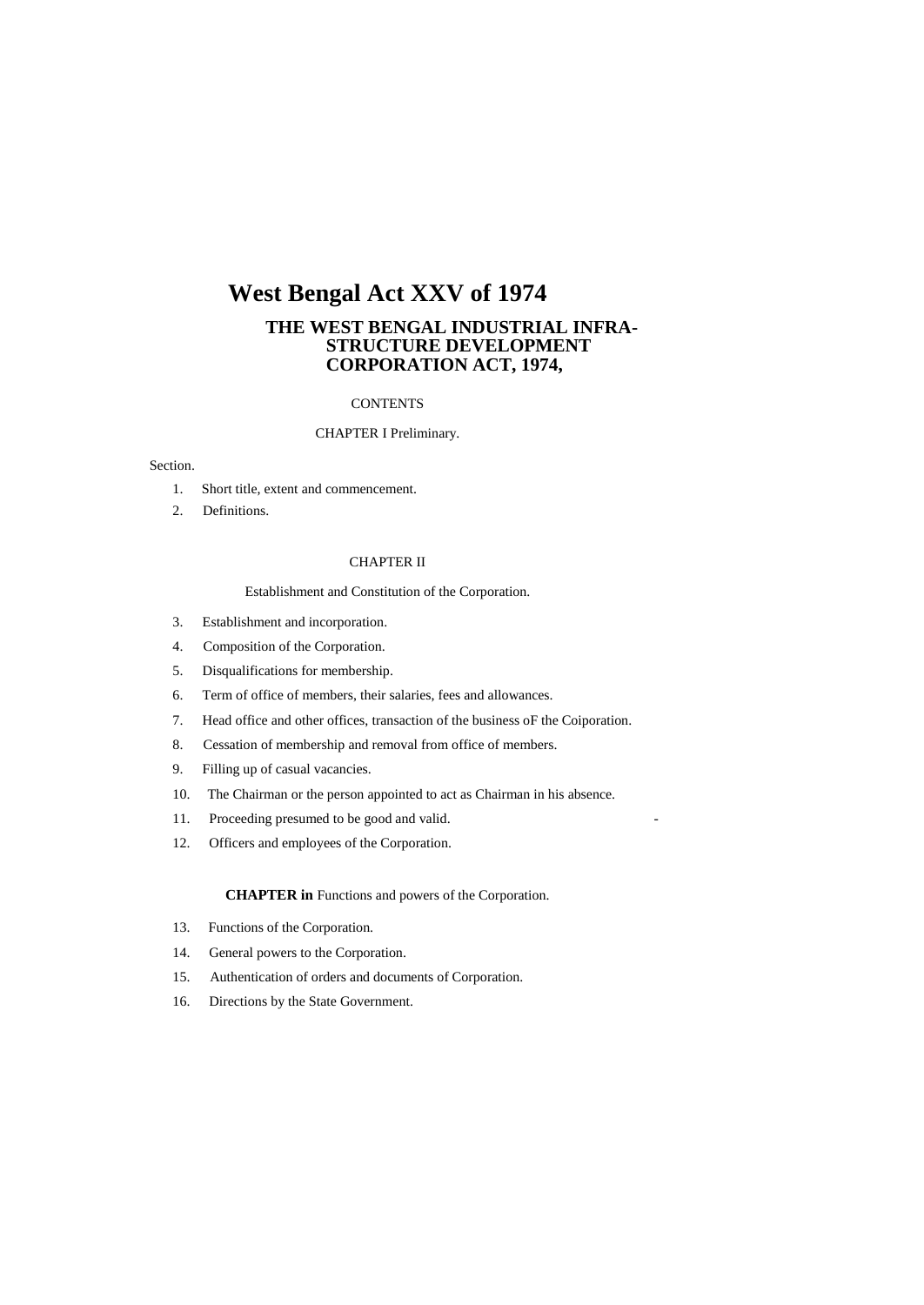[West Ben. Act 34 *The West Bengal Industrial Infrastructure Development Corporation Art, 1974.*

## CHAPTER IV Finance, Accounts and Audit.

## Scction.

- 17. Application of Corporation's assets.
- 18. Corporation's fund.
- 19. Grants, subventions, loans and advances lo the Corporation.
- 20. Power of ihe Corporation to borrow.
- 21. Deposits.
- 22. Reserve and other funds.
- 23. Expenditure from funds.
- 24. Budget and programme of work. .
- 25. Accounts and audit.
- 26. Concurrent and special audit of account.

### CHAPTER V Acquisition and disposal or land.

- 27. Acquisition of land.
- 28. Compensation.
- 29. Appeal.
- 30. Disputes as to apportionment.
- 31. Payment of compensation.
- 32. Investment of amount deposited in court.
- 33. Payment of interest.
- 34. Disposal of land by the Corporation.
- 35. Government lands.
- 36. Right of land-owner to compel Corporation to acquire his interest.
- 37. Delegation of powers of the State Government.

#### CHAPTER VI

Powers of the Corporation in case or certain defaults by owner of land in industrial area.

Control of development of land and building operation.

Powers of the Corporation in case of certain defaults by owner of land in industrial area. Order of the demolition nf hm wi-"

- 38.
- 39.
- 40.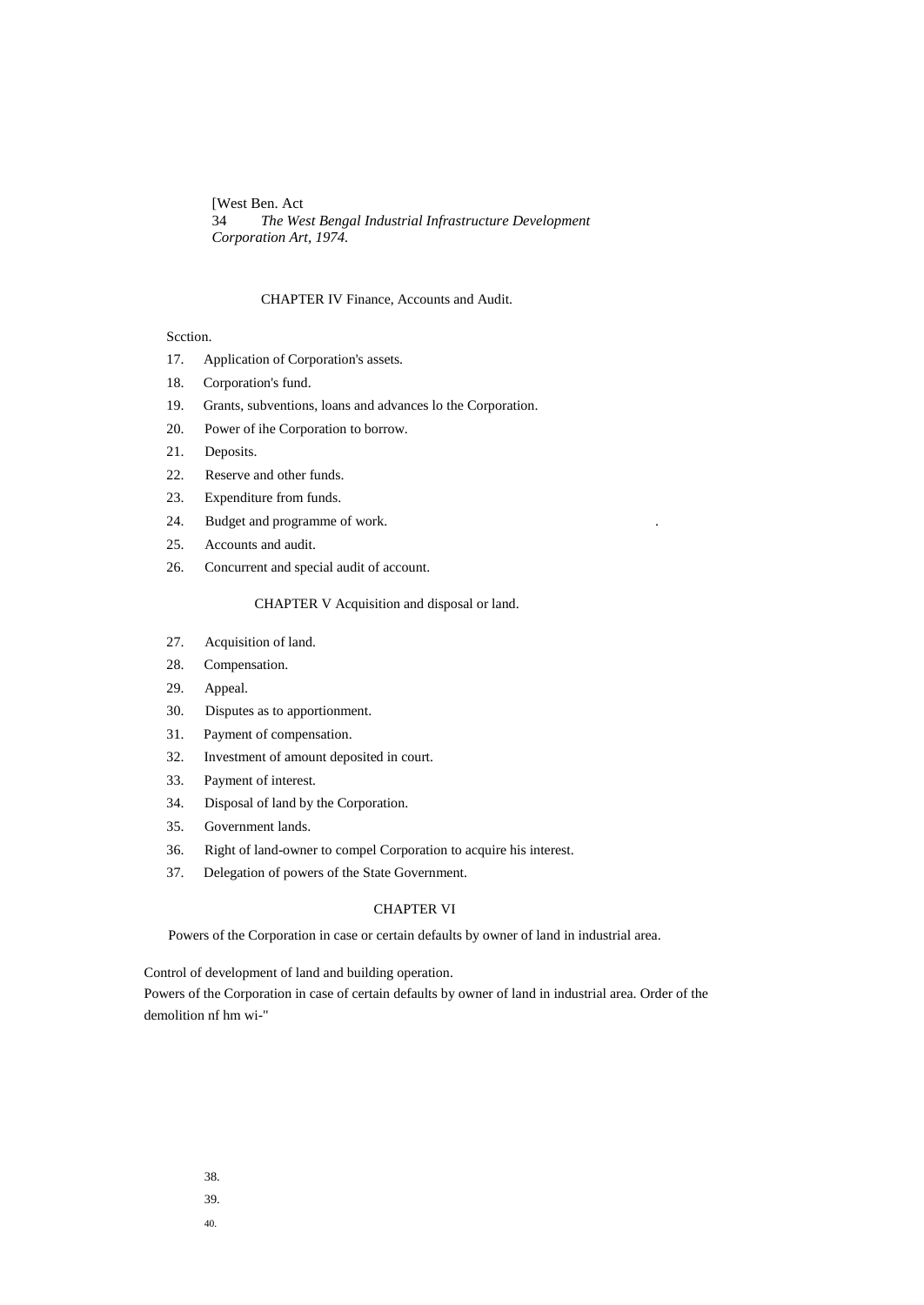## Sections

- 41. Power to slop building operations.
- 42. Penally for construction or use ofland and buildings contrary lo terms and conditions.

XXV Of POWed of Corporation to lay down pipes, conduits, etc. in area taken up for development. *The West Bengal Industrial Infra-structure Development* 35

*Corporation Act, 1974.* CHAPTER VII Supplementary and miscellaneous provisions.

- 44. Power of entry.
- 45. Officers of the Corporation may be vested with other powers.
- 46. Overriding powers of State Government to issue directions lo local authorities.
- 47. Recovery of sums due to the Corporation as arrears of land revenue.
- 48. Service of notices, etc.
- 49. Public notices how to be made known,
- 50. Notices, etc., to fix reasonable lime.
- 51. Furnishing of returns, etc. "
- 52. Withdrawal of an area or estate or part thereof.
- 53. Defaults in performance of duly.
- 54. Dissolution of Corporation.
- 55. Authority for prosecution.
- 56. CompositionofoffencesbyCorporaiion.
- 57. Offences by companies.
- 58. Penalty for obstruction.
- 59. Power to make rules.
- 60. Power of the Corporation to make regulations.
- 61. Protection of action taken in good faith.
- 62. Members, officers and employees of Corporation to be public servants.
- 63. Effect of provisions inconsistent with other laws.
- 64. Power to remove doubls and difficulties.
- 65. Repeal and savings.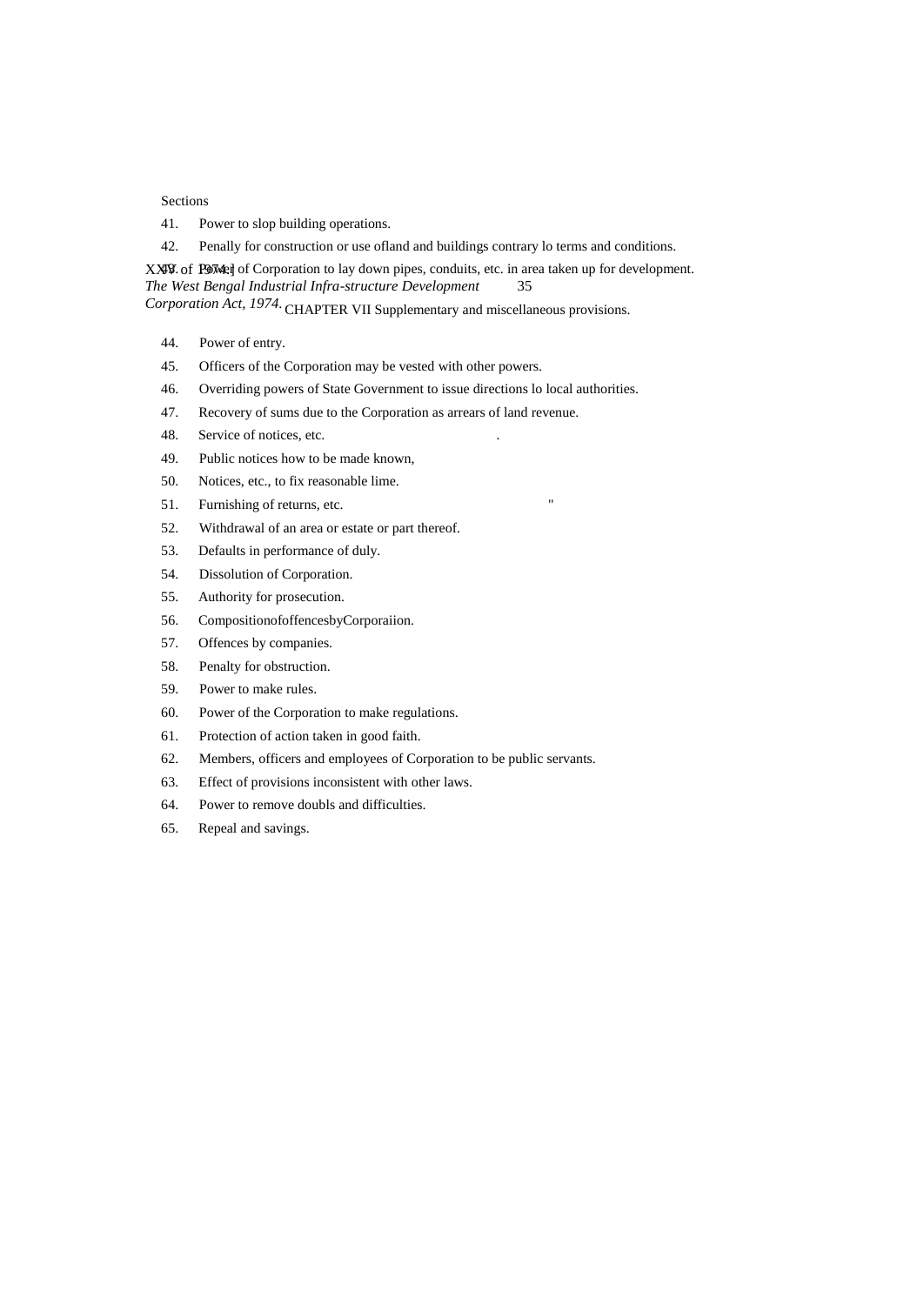# **West Bengal Act XXV of 1974<sup>1</sup> THE WEST BENGAL INDUSTRIAL INFRASTRUCTURE DEVELOPMENT CORPORATION ACT, 1974.**

" Wesl Ben. Act XXXV of 1979. AMENDED .. Wesl Ben. Act XIV of 198f. \_ Wesl Ben. Act XXII of 1996,

*[4th April, 1974.]*

*An Act to make special provision for securing development of irade, commerce and industries on welt-planned basis in the State of Wesr Bengal, and for that purpose to establish an Industrial Infrastructure Development Corporation, and for matters connected therewith or incidental thereto.*

WHEKKAS it is expedient to make special provision for securing development of trade, commerce and industries on well-planned basis in the State of West Bengal, and for that purpose to establish an Industrial Infra-structure Development Corporation, and for matters connected therewith or incidental thereto;

It is hereby enacted in the Twenty-fifth Year of the Republic of India, by the Legislature of Wesl Bengal, as follows:—

## CHAPTER I Preliminary.

I. (1) This Act may be called die West Bengal Industrial Infra- Shontiiie. structure Development Corporation Act, 1974. csiemand commencc- merit.

(2) It exlends to ihe whole of West Bengal.

(3) This Act except the provisions of Chapter V shall come into force at once. The provisions of Chapter V shall come into force on such date as the State Government may, by notification, appoint and for this purpose different dates may be appointed for different areas to be specified in the notification.

2. In this Act, unless the context otherwise requires,—

(1) "amenity" includes road, supply of water or electricity,

street lighting, drainage, sewerage, conservancy and such other convenience as the State Government may, by notification, specify to be an amenity for the purposes of this Act;

'For S laic men 1 of Objccls and Reasons, *sec* Uic *Calcutta Gazette, Eitruvrdinury.* Pan IV, of Ihe 20lh February, 197-1, page 381.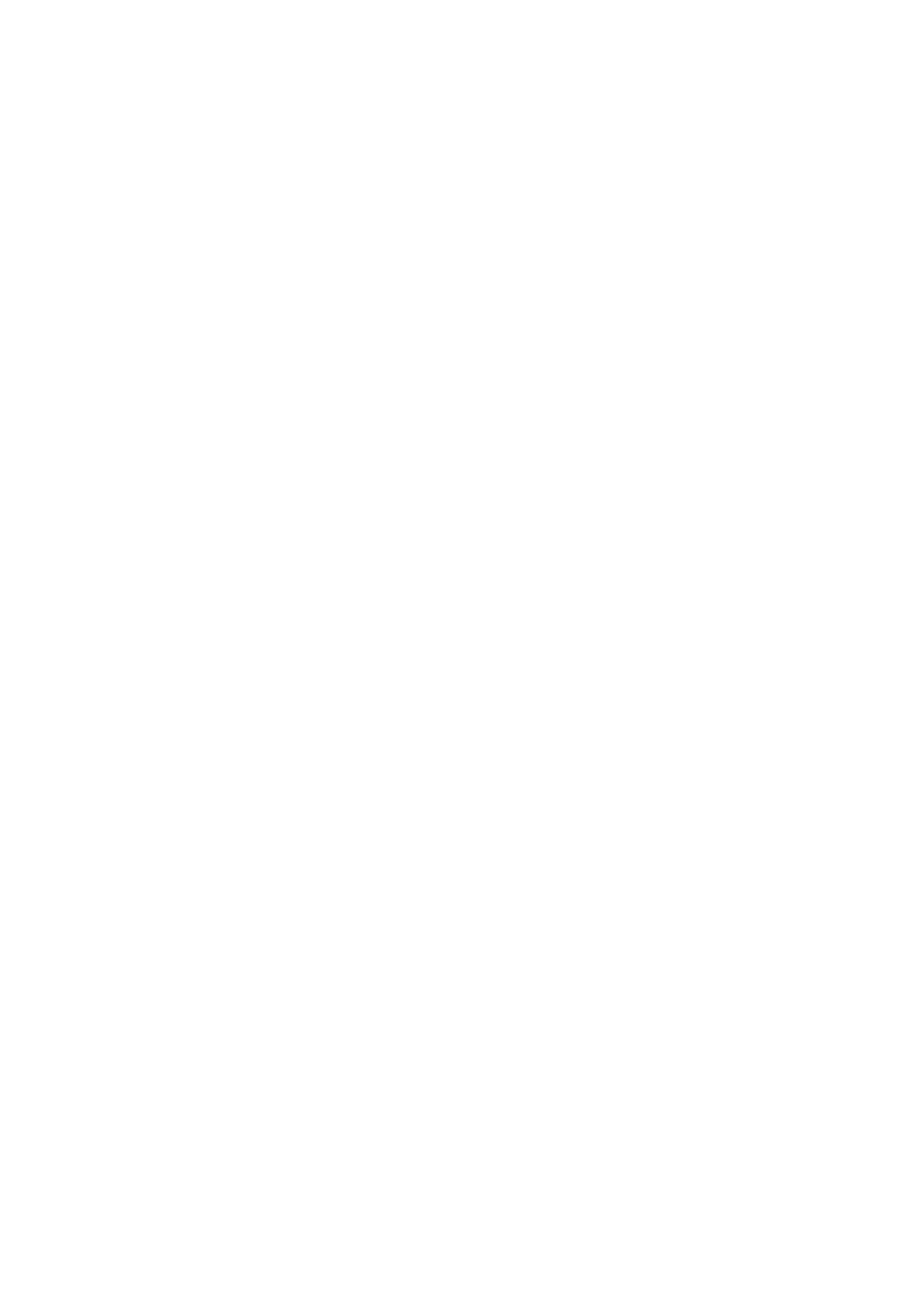## 38 *The West Bengal Industrial Infrastructure Development*

#### *Corporation Act, 1974.*

[West Ben. Act

#### *(Chapter I.—Preliminary.—Section 2.)*

(2) "building" means any structure or crecuon, or pari of a structure or erection, which is intended lo be used for residential, industrial, commercial or other purposes, whether in actual use or not;

....... .........................................................................................................

- (3) "Collector" means the Collector of a district, and includes any officer specially appointed by Lhe State Government to perform the Functions of a Collector under this Act;
- (4) "Corporation" means the West Bengal Industrial Infrastructure Development Corporation established under subsection (1) of section 3 of this Act:
- (5) "court" means a principal civil court of original jurisdiction, and includes the court of any Additional District Judge or Subordinate Judge whom the State Government may appoint, by name or by virtue of his office, to perform, concurrently with any such principal civil court, all or any of the functions of the court under this Act within any specified local limits;
- (6) "development", with its grammatical variations, means the carrying out of building, engineering, quarrying or other operations in, on, over or under land, or the making of any material change in any building or land, and includes reclamation and redevelopment, but does not include mining operation; and "to develop" shall be construed accordingly;
- (7) "engineering operations" include tlie formution or laying out of means of access to a road or the laying out of means of water supply;
- (8) "industrial area" means any area declared to be such by the Slate Government by notification:

Provided that before declaring any area, falling wholly or partly within the jurisdiction of a municipal corporation, municipality, *Gram Panchayat,* notified area Authority or Development Authority (constituted under any law for the time being in force including the Durgapur Development Authority), as industrial area, the Slate Government shall consult the concerned municipal corporation, municipality, *Gram Panchayat,* notified area Authority or Development Authority, as the case may bs;

(9) "industry" means any business, trade, undertaking, manufacture or calling of employers and includes any calling, servicc, employment, handicraft or industrial occupation or avocation of workmen, and the word "industrial" shall be construed accordingly;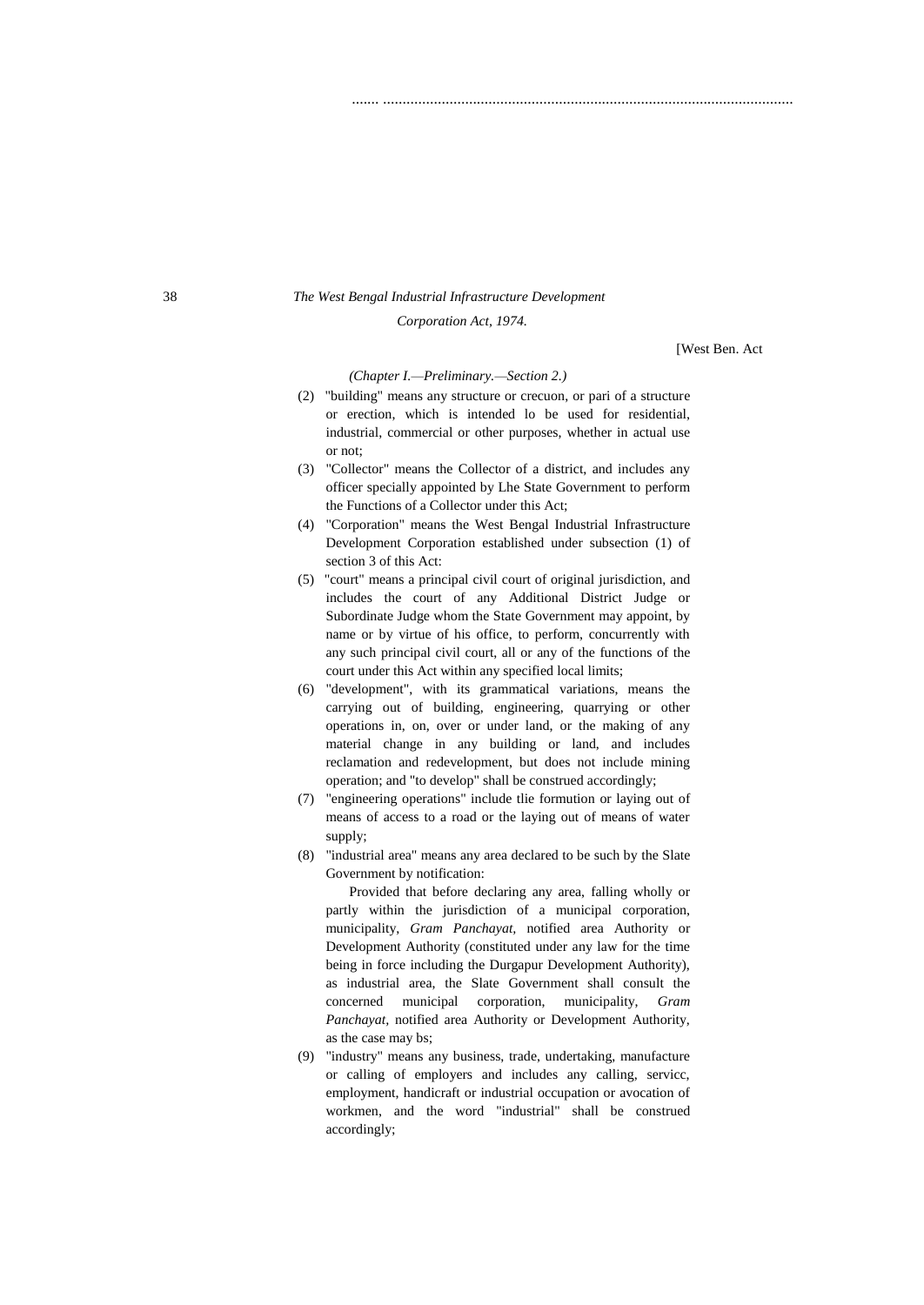'

## *The Wesl Bengal Industrial Infrastructure Development (Chapter II.—Establishment and Constitution of the Corporation.—Section 3.)*

39

*Corporation Act, 1974.* (10) "industrial eslale" means any site declared by the State

Government by notification us such, which the Corporation develops, constructing roads, factory sheds and other buildings and providing amenities therein, to make the estate suitable for establishment and growth of industries:

Provided that before declaring any site, falling wholly or partly within the jurisdiction of a municipal corporation, municipality, *Grani Ponchayat,* notified area Authority or Development Authority (constituted under any law for the time being in force including the Durgapur Development Authority), as industrial estate, the Slate Government shall consult the concerned municipal corporation, municipality. *Gram Panchayat,* notified area Authority or Development Authority, as ihe case may be;

(11) the expression "land" and the expression "person interested" shall have Ihe meanings respectively assigned to them in i of 1894, section 3 of the Land Acquisition Act, 1894;

- (12) "means of access" includes any road or other means of access, whether private or public, for vehicles or for pedestrians;
- (13) "notification" means a notificalion published in the *Official Gazette',*
- (14) "premises" means any land or building or part of a building and includes—
	- (i) ihe garden, grounds and oui-houses, if any, appertaining to such building or part, and .
	- (ii) any fillings affixed to such building orpart of abuilding for the more benificial enjoyment thereof;
- (15) "prescribed" means prescribed by rules made under this Act.

## CHAPTER II

Establishment and Constitution of (he Corporation.

tion 3. (1) With **cfrect** from such dale as the State Government may, by notification, appoint, there shall be established for the purposes of this Act a Corporation under the name oF the Wesl Bengal Industrial Infra-structure Development Corporation (hereinafter referred to as the Corporation).

Establishment and incorpora-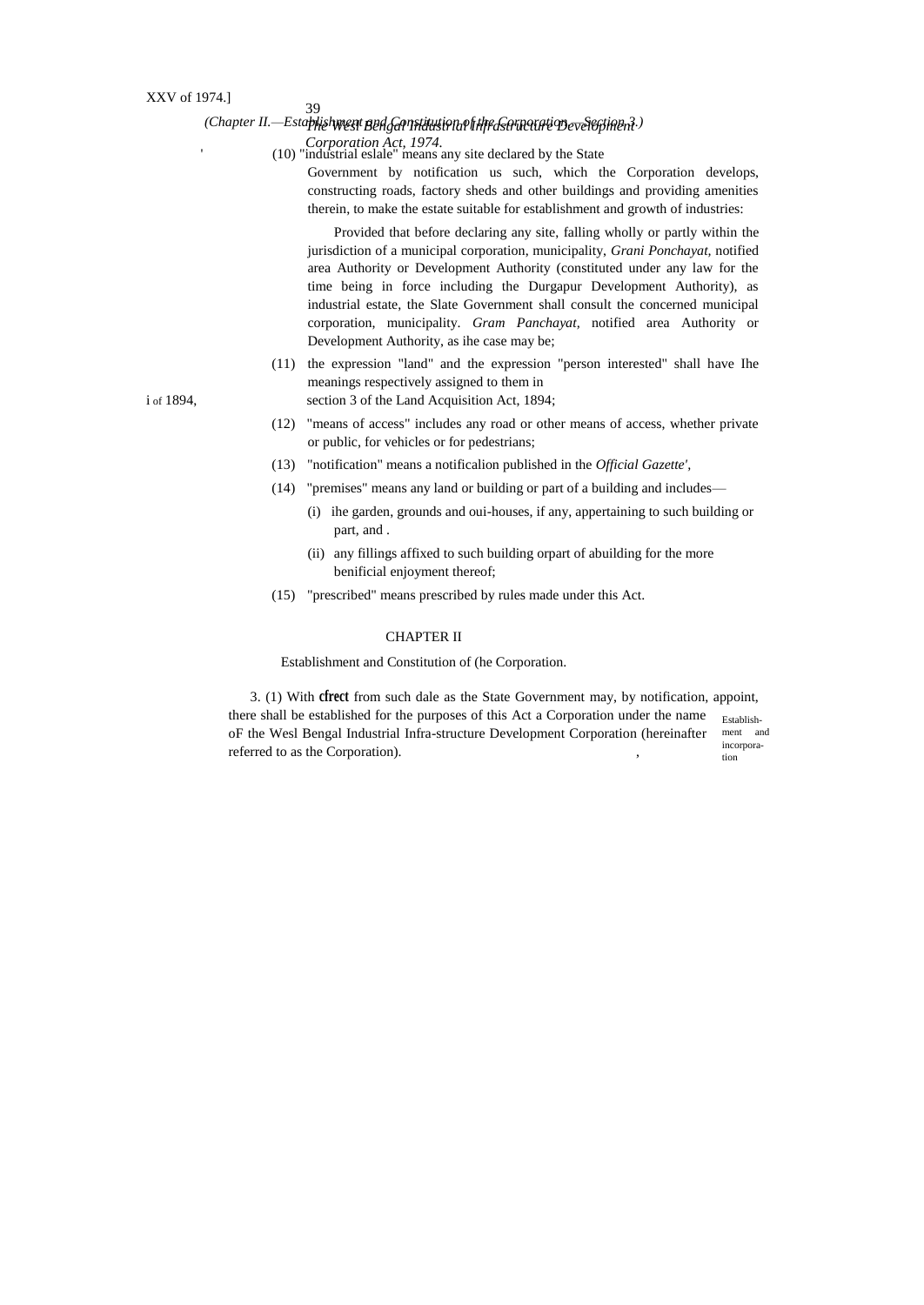(2) The Corporation shall t>e a body corporate with perpetual succession and a common scut, and may sue and be sued in its corporate name, and shall be competent lo acquire, hold and dispose of property, both movable and immovable, and lo contract, and du nil things necessary for the purposes of this Act.

4. (1) The Corporation shall consist of thirteen members (including *ex-officia* member) of whom not more than five shall be non-officials.

- (2) The Chief Executive Officer of (he Corporation shall be its *ex- officio* member.
- (3) AH the members of the Corporation shall be nominated by the Stale Government. .
- (4) The Slate Government shall appoint one of the members of the Corporation to be its Chairman. The

40 *The West Bengal Industrial Infrastructure Development Corporation* 

*Act, 1974.*

[West Ben. Act

State Government may, if it thinks fit, appoint one of the other members as Vice-Chairman.

- 5. A person shall be disqualified for being nominated as a member of the Corporation, if he—
	- (a) is an employee of the Corporation noi being lhe Chief Executive Officer, or
	- (b) is of unsound mind, and stands so declared by a competent court, or
	- (c) is an undischarged insolvent, or
	- (d) has been convicted by a court on a charge oFcrime involving mora! turpitude.
- 6. (1) The Chairman, Vice-Chairman, if any, and die members of the Corporation excepting lhe Chief Executive Officer shall hold office for such period as may be prescribed.

Composition of the Corporation.

(2) The non-official members of the Corporation shall draw such fees and allowances, as the State Government may prescribe, for attending (he meetings of the Corporation or of any committee thereunder or for attending the work oF the Corporation.

(3) Any person nominated as a membeT of the Corporation shall, unless disqualified, be eligible for renomination, on the expiry his term uf office.

7. (1) The Corporation shall establish its head office at such place jn the State as the State Government may specify and may, with the previous sanction of the Slate Government, establish offices or agencies in any other place in the State.

DK ]il Mir>r' business of lions Tor [lie membership. Corporation. Houd office and other office J. transit (tan of the

Term of office of members, iheir salaries. IVc"1 and **allowances.**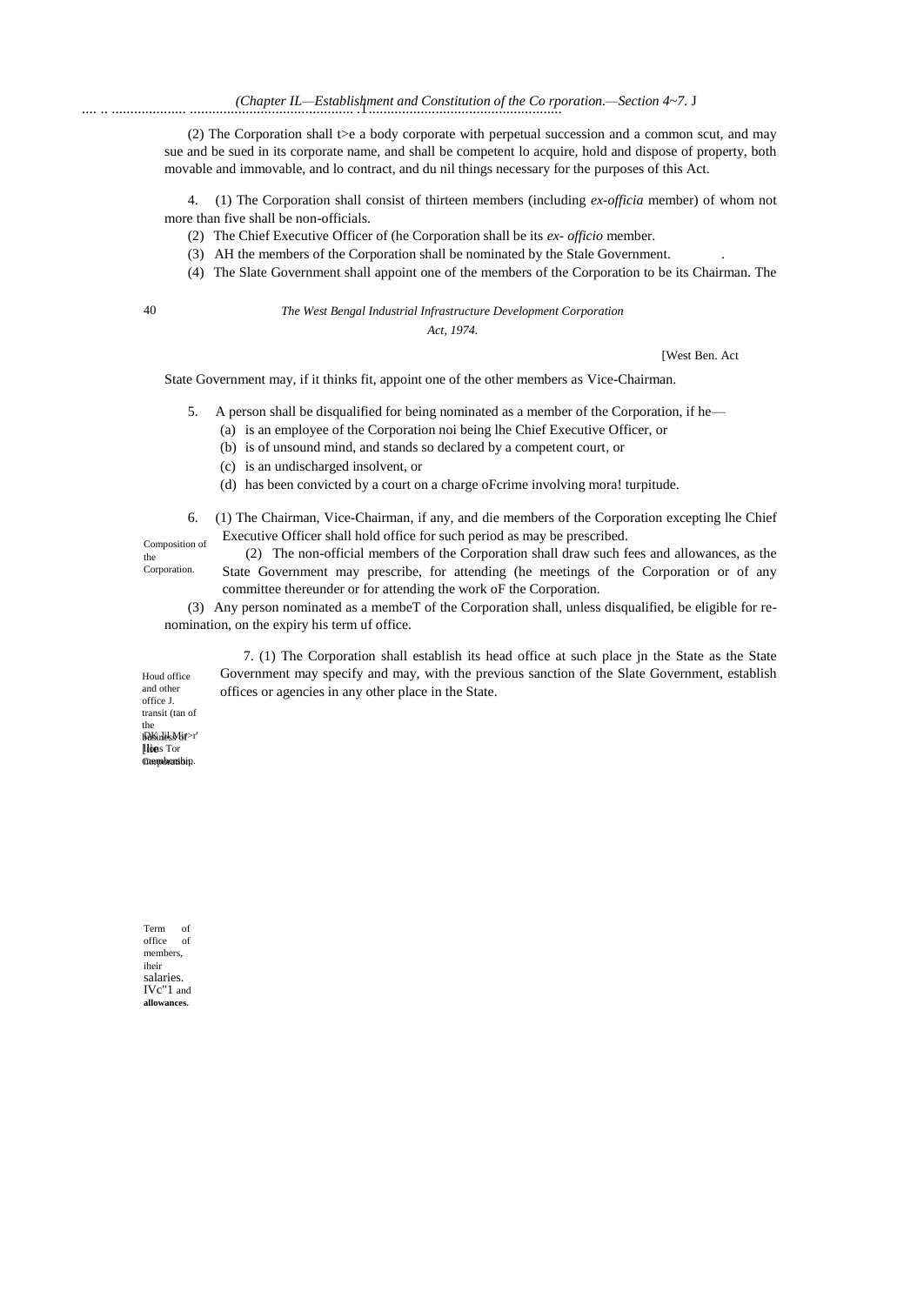# 41 *(Chapter II.—Establishment cuid Constitution of the Corporation.—Section 8.)*

## *The Wesl Bengal Industrial Infrastructure Development*

(2) Tlie Corporation shall *meet tions debt*, times and places, and shall, subject to ihe provisions of subseclion (3 J, observe such rules of procedure in regard to ihe transaction of its business as may be provided by regulations made under this Act.

(3) When any contract or loan is proposed to be entered into or taken by or on behalf of the Corporation, such proposal shall be circulated amongst the members of the Corporation, and any member who is directly or indirectly concerned or interested in any such contract or loan shall, within a week from the date of such

## XXV of 1974.]

communication, disclose in writing to ihe Corporation the nature, kind and extent of his aforesaid interest in such contract or loan, and such member shall nol be present at ihe meeting or meetings of the Corporation in which any such proposal is discusscd, unless his presence is required by the other members for the purpose of eliciting information in connection therewith, but no member so required to be present shall vote on any such contract or loan:

Provided thai a member shall not be deemed to be concerned or interested as aforesaid by reason only of his being a shareholder of a company concerned or interested in any such contract or loan.

#### 8. (i) If a member—

- (a) becomes subject to any of ihe disqualifications mentioned in section 5, or
- (b) is absent, without the Corporation's permission, from three consecutive meetings of ihe Corporation, or from all meetings of the Corporation during any three consecutive months,

he shall, wilh immediate effect, cease lo be a member of the Corporation, and shall be deemed to have vacated his office from the date of such cessation.

(2) The Chairman, or the Vice-Chairman, if any, or any other member of the Corporation may resign his office by giving notice in writing lo the State Government and on such resignation being accepted, shall be deemed lo have vacated his office.

{3) The State Government may, by order, remove from office, any member of ihe Corporation, who, in iis opinion,—

- (a) has refused lo act, or
- (b) has become incapable of acting, or
- (c) has so abused his position as member as to render his continuance on the Corporation detrimental to Ihe interest thereof or of ihe ceneral rniblic, or

Cessation uf membership and rcn.ov;;l from office of members.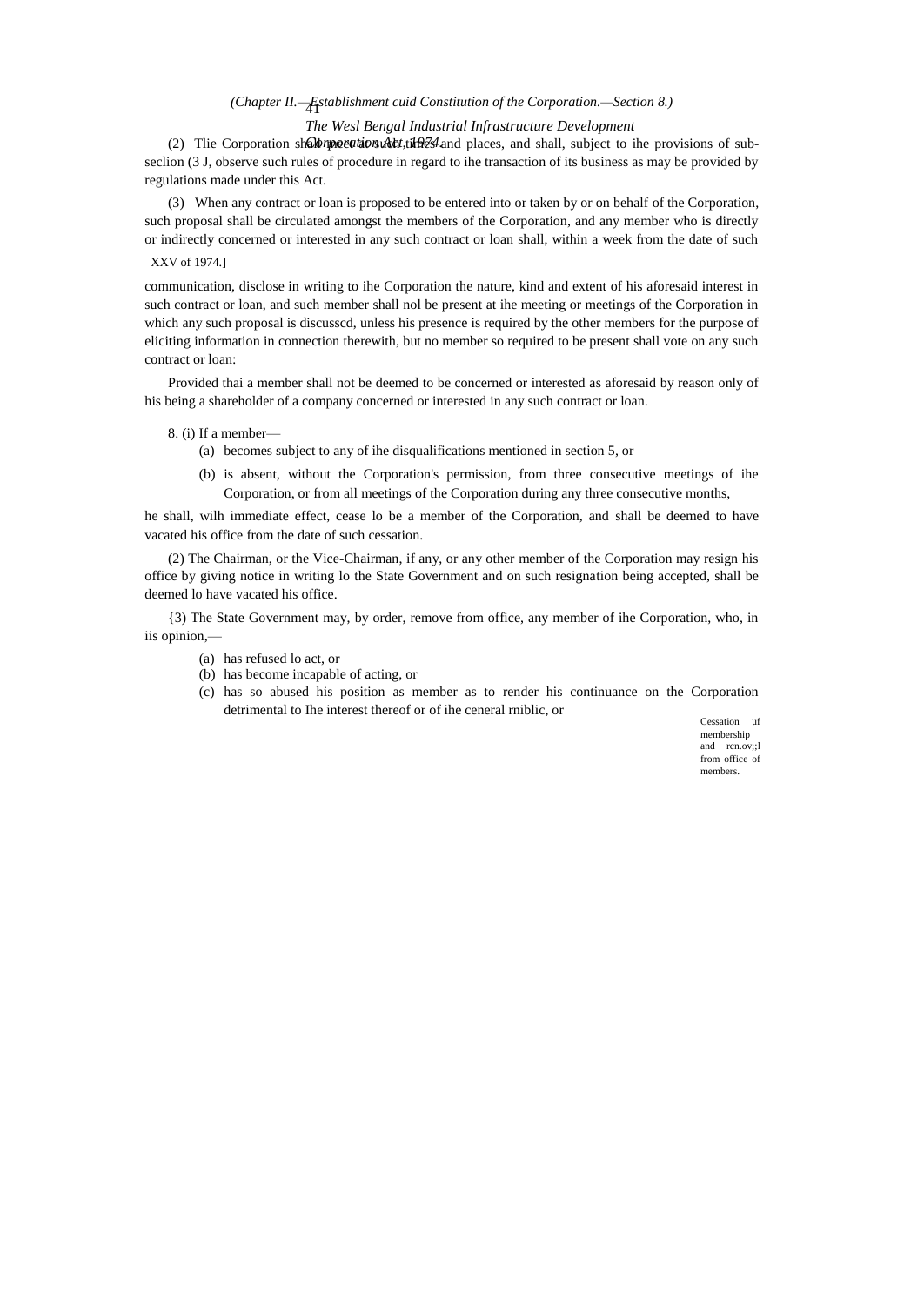#### [West lten. Act

### *( Chapter 11.—Establishment and Coristimiton of the Corporation.—Sections 9-12.)*

(d) is olhenvi.se unfit to continue as a member:

Provided that a member shall not be removed from office unless he has been given reasonable opportunity to show cause against the proposed removal.

9. If a casual vacancy occurs in lhe membership of the Corporation due to cessation of office, resignation or otherwise, such vacancy shall be filled up by Fresh nomination under section 4, and the member so nominated shall hold office for the unexpired period of lhe term of office of the member whose place he fills.

10. (1) If the Chairman or any other member of [he Corporation is by infirmity or otherwise render temporarily incapable of carrying out his duties, or is granted leave of absence by the State Government, or is otherwise unable to attend to his duties in circumstances not involving the cessation of his membership, the Stale Government may, after consultation with the Corporation, appoint another person lo acl for him during his abscnce.

(2) The Vice-Chairman, if any, shall, in the absencc of lhe Chairman, exercise the powers anti perform the functions of lhe Chairman.

11. No disqualification of, or defeel in the appointment of, any person acting as the Chairman or Vice-Chairman or a member of the Corporation, shall vitiate any act or proceeding of the Corporation, iF such acl or proceeding is otherwise in accordance with the provisions of this Act,

12. (1) The State Government shall appoint a Chief Executive Officer and a Chief Accounts Officer of Lhe Corporation.

(2) The Corporation may appoint advisers, and such other officers and employees subordinate to the Chief Executive Officer, as it considers necessary for the efficient performance of its duties and functions.

(3) The conditions of appointment and service of the officers and employees and their scales of pay shall,—

- (a) as regards lhe Chief Exccmivc Officer and the Chief Accounts Officer, be such as may be prescribed, and
- (b) as regards lhe other officers and employees, be such as may be determined by regulations made under this Act,

(4) The Chief Executive Offioer shall be the executive head of the Corporaiion and all other officers and employees or the Corporation shall be subordinate to him.

The Chnimian or the pi! r^on appointcd lo act us Chairman in his abscncc.

Proceeding presumed lo be good and valid.

Officers and employees of lhe Corporation,

Filling up ot casual

-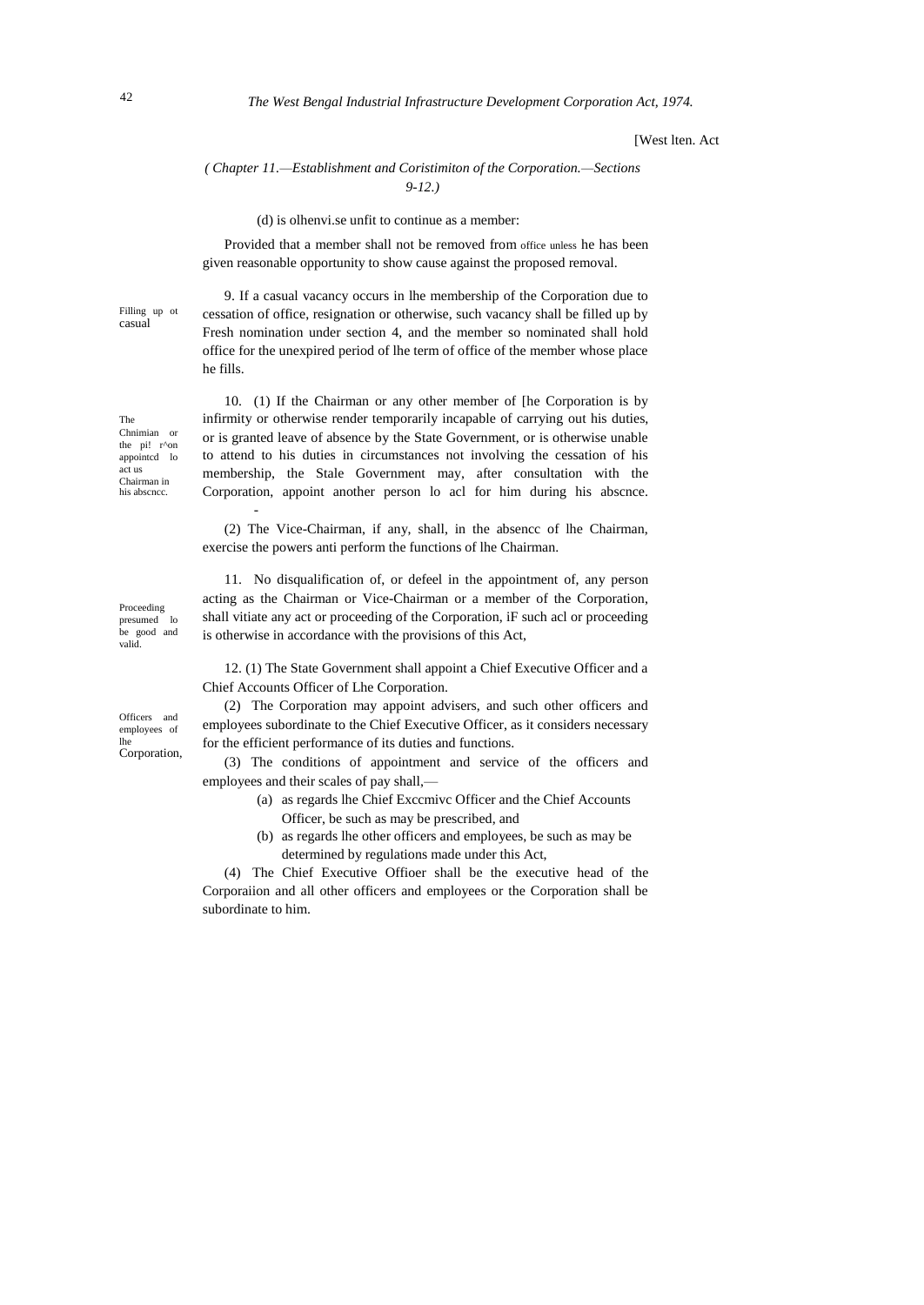XXV of 1974.]

#### *(Chapter III.—Functions and powers of (he Corporation.— Section 13.)*

(5) The Corporation may authorise the Chief Executive Officer, subject to such conditions and limitations as it may specify, lo exercise such powers and perform such duties as ii may deem necessary for Ihe efficient administration of its business.

(6) The Chief Accounts Officer shall have the right to record his views on every proposal involving expenditure from the funds of the Corporaiion, prior lo the consideration of such proposal by Ihe Corporation.

CHAPTER Tn Functions and powers of the Corporation. 13. The functions of the Corporation shall be— Functions

or

ihe

- (1) generally to develop industrial infra-structure for expeditious Corporation, and orderly establishment, growth, and development of industries, trade and commerce on well-planned basis in the State; and
- (2) in particular, and without prejudice to ihe generality of the provisions of clause (1),-—
	- (a) lo develop industrial areas or pari thereof, for the purposes of new growth centres and make the same available for industrial and commercial undertakings and trading concerns to enable them to establish industries and to carry on trade and commerce therein;
	- (b) to frame any scheme to develop any industrial area and undertake any development work in respect thereof, particularly in relation to—
		- (i) reclamation and improvement of land,
		- (ii) water supply,
		- (iii) drainage,
		- (iv) captive power generation and supply,
		- (v) roads,
		- (vi) transport and communication, and
		- (vii) housing accommodation;
	- (c) lo develop any area comprised in any industrial estate or development scheme in alt or any of the following manners, namely:—
		- (i) by acquisition of land or other immovable property within the said area by purchase, lease nr nthpni'icp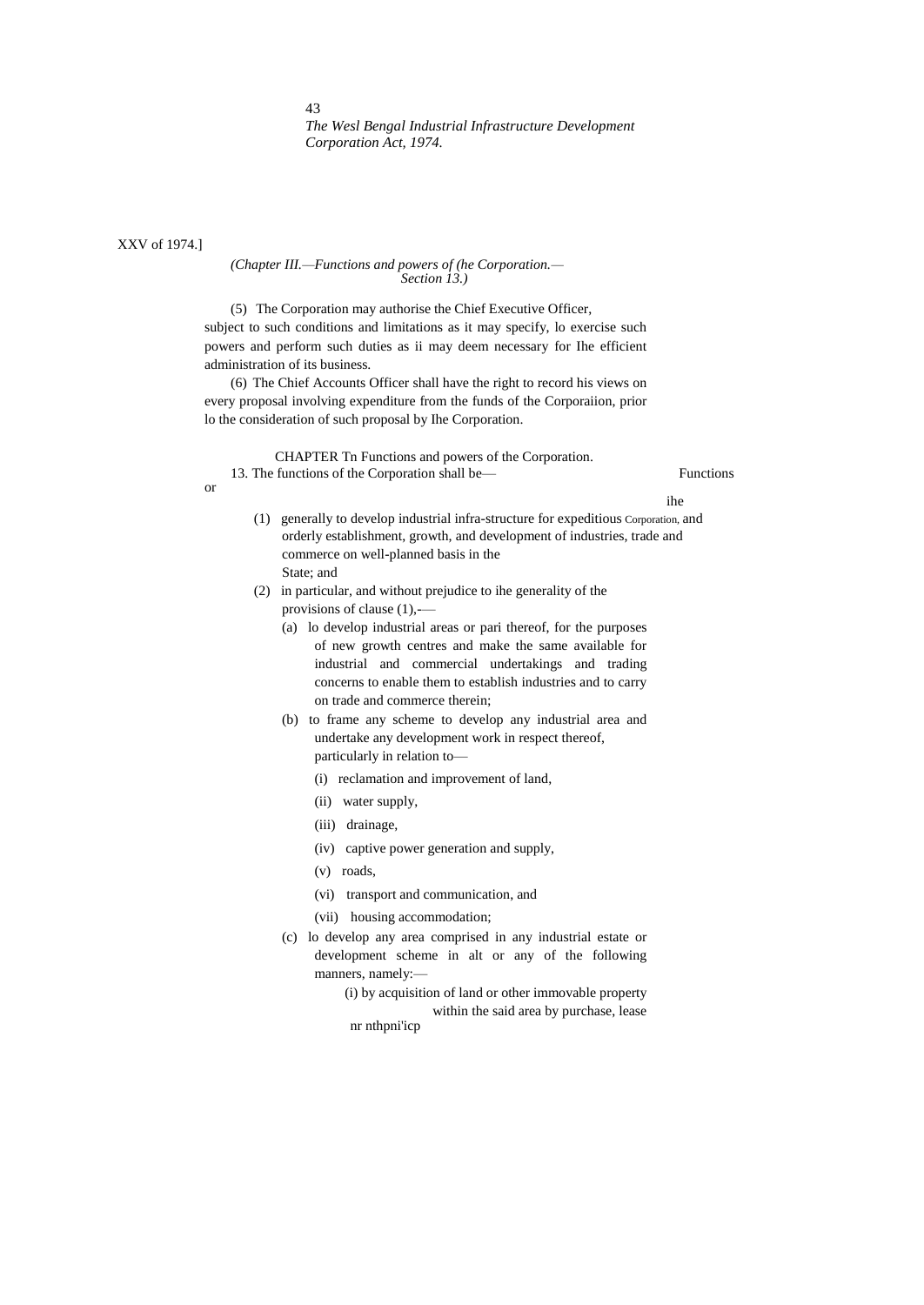[West Ben. Act

### *(Chapter III.—Functions and powers of lite Corporation.— Section 13.}*

- (ii) by laying out or relaying out of the land in ihe said area,
- (iii) by raising, lowering or levelling or land in the said area,
- (iv) by laying out and constructing (including levelling, paving, metalling, flagging and channelling) roads in the said area (including bridges, causcways and culverts) and planting flower bushes or trees on both sides of such roads,
- (v) by sewering and draining of such roads, and making provisions, by ihe side of such roads, for water, lighting and other sanitary conveniences as are ordinarily provided within ihe municipal areas,
- (vi) by providing supplyofpowertosuch area through installation of captive generating plants,
- (vii) by mliking provisions for housing facilities and good communications therein,
- (viii) by making provisions for gardens, parks, playgrounds, lakes, atheletic tracks, recreation buildings and other necessary aids lo field or aquatic sports in such area and by taking special steps towards making such area attractive and beautiful,
- (ix) by making specific arrangements therein for entertainment of the public,
- (x) by controlling the use of land within such area, dividing the same into different zones, and reserving each of I hem exclusively for a specific purpose,
- (xi) by taking other suitable steps and making other provisions for purposes consistent with the objects of the Corporation;
- (d) to undertake execution of development schemes or works either jointly with persons, firms, companies, associations, Government or local Authorities, or as agents for furtherance of the objects of the Coroomlinn-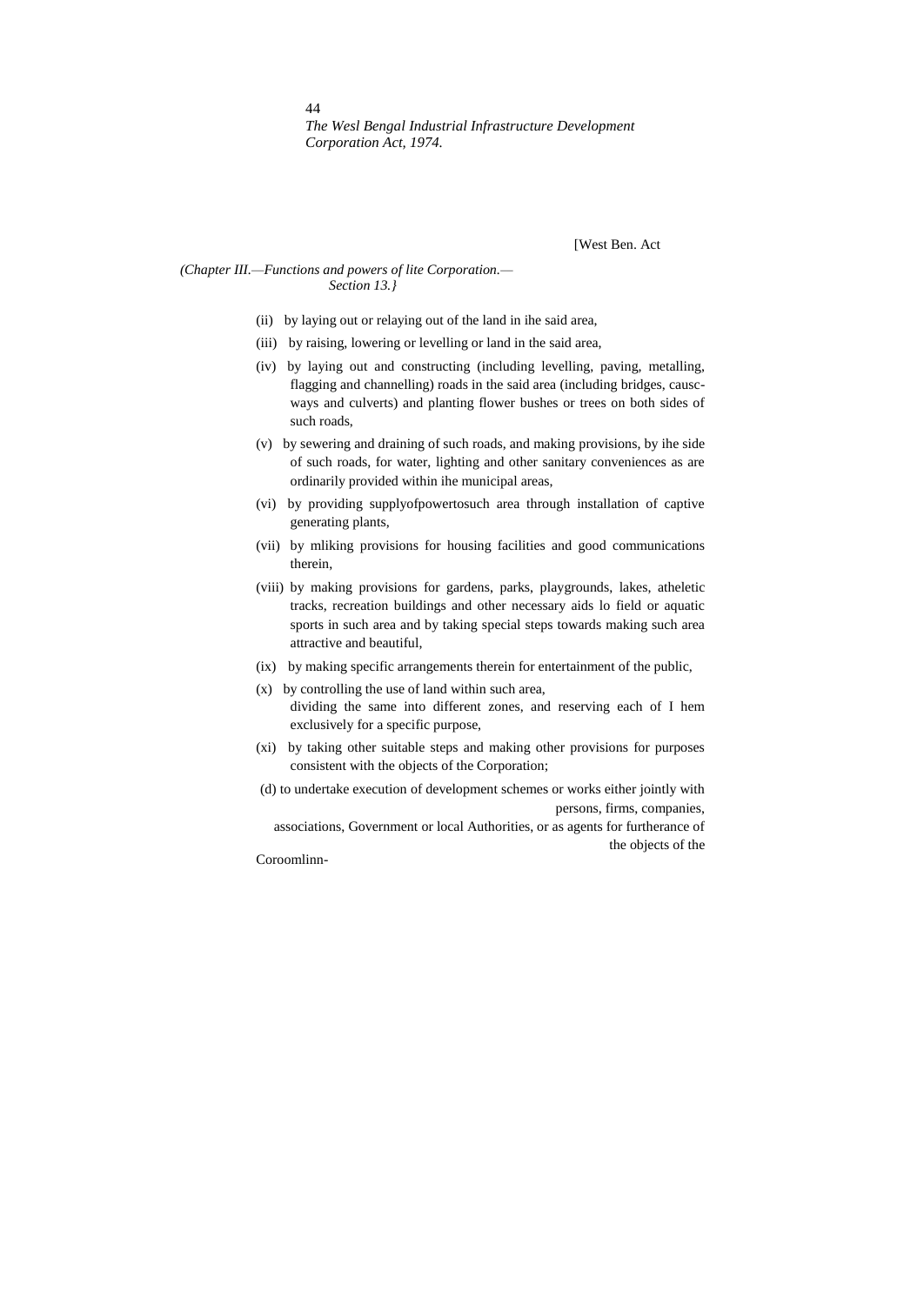## **XXV or 1974.]**

#### *(Chapter III.*—*Functions and powers of the Corporation,— Section 14.)*

- (e) to organise industrial areas or industrial estates by acquiring suitable sites and providing them with roads, water supply, electricity and other amenities, to lease out plots thereof Tor industrial purposes and to control and manage the affaire of administrations of such areas or estates,
- (f) to advance loans to industries to enable Ihem to shift their factories into aforesaid areas and estates.

14. Subject to the other provisions oF this Act, the Corporation shall General have power—

> (a) to acquire and hold such properly, both movable and Corporation, immovable, as the Corporation may deem necessary for the performance of any of its activities, and to lease, sell, exchange or otherwise transfer any property held by it

OTI such conditions as may be deemed proper by the Corporation;

- (b) to purchase by agreement or to take on lease or under any form of tenancy any land and to erect thereon such buildings and to execute such other works ay may be necessary for the purpose of exercising its powers and performing its functions;
- (c) lo provide or cause Lo be provided amenities and common facilities in industrial estates and industrial areas, and construct and maintain or cause to be maintained works and buildings therefor;
- (d) to develop or cause to be developed land in industrial estates and industrial areas;
- (e) to make available buildings on hire or for sale lo industrialists or persons intending lo start industrial undertakings, trading units and commercial undertakings;
- (f) lo construct buildings for the housing of the employees of such industrial trading and commercial concerns;
- (g) (i) to construct factory sheds or buildings, including residential tenements, and allot such sheds or buildings to suitable persons in ihe industrial estates and the industrial areas established or developed by the Corporation;
	- (ii) to modify or rescind such allotments, including the right and power to evict the allottees concerned on breach of any of the terms or conditions of such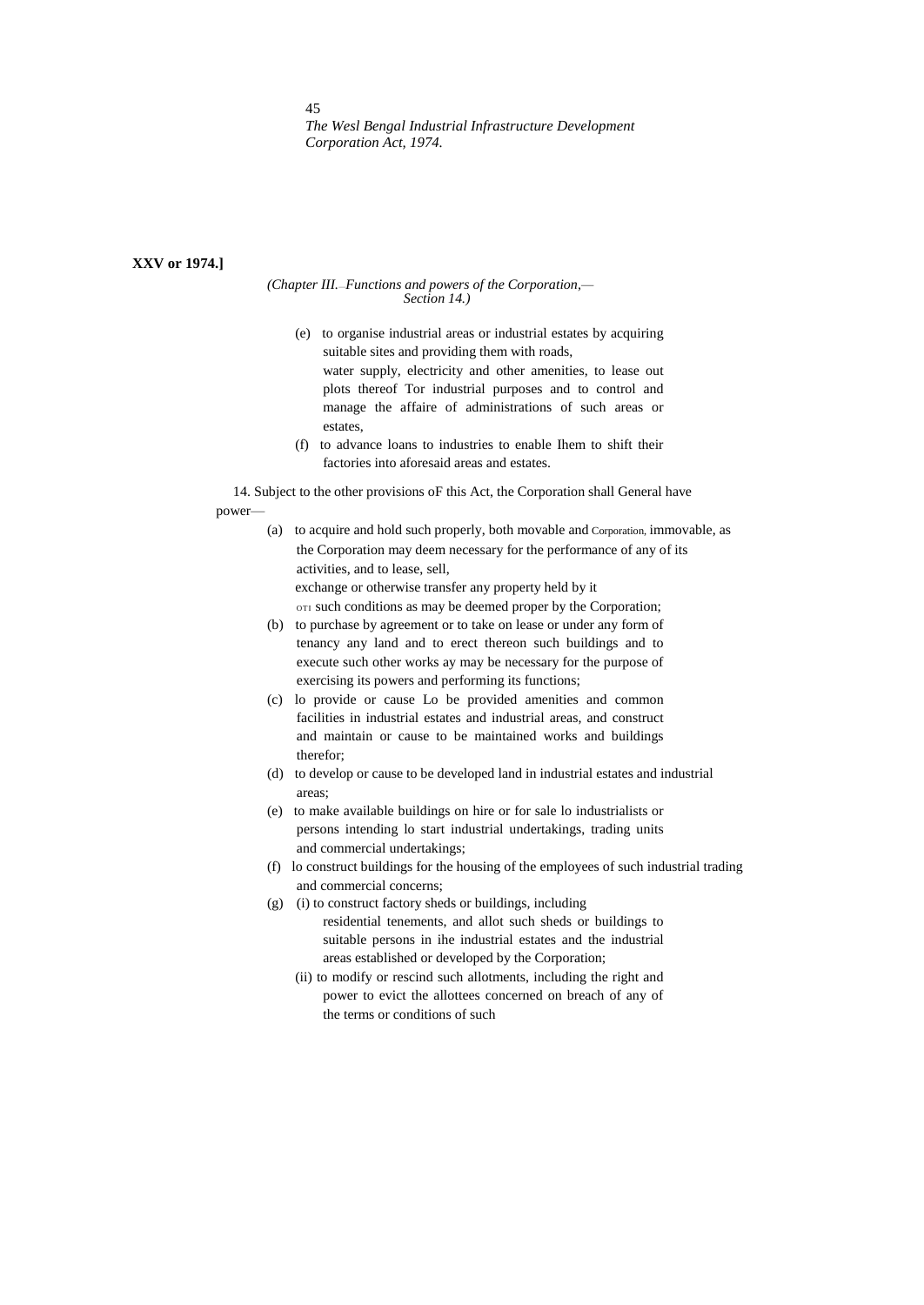## *46 The West Bengal Industrial Infrastructure Development*

*Corporation Act, 1974. ,*

[West Ben. Act

*{Chapter 111.—Fund ions and powers of the Corporation.—Sections 15, 16.— Chapter [V.—Finance, Accounts and Audit.—Section 17.)*

- (h) to constitute one or more advisory committee or committees to advise the Corporation for the efficient discharge of its functions;
- (i) to engage suitable consultants or persons having special knowledge or skill to assist the Corporation in the performance of its functions;

(j) subject to the previous permission of the State Government,

- to delegate any of its powers generally or specially to any of its committees or officers;
- (k) to enter into and perform all such contracts as it may think necessary or expedient for performing any of its functions; and
	- (1) to do such otlier things and perform such other acts as it may think necessary or expedient for the proper conduct of its functions, and for carrying into effect the purposes of this Act,

15. All permissions, orders, decisions, notices and other documents of the Corporation shall be authenticated by the signature of the Chief Executive Officer of the Corporation or any other officer authorised by the Corporation in this behalf.

16. (1) The Corporation, in discharging its functions, shall act on business principles, regard being had to the interest of industry, trade,

Authentication or orders and documents of Corporation.

Directions by the Slate Government.

commerce and the general public.

(2) The State Government may, from time to time, issue, in writing, lo lhe Corporation such general or special directions in matters of policy as it may think necessary or expedient for lhe purpose of carrying out the purposes of this Acl, and the Coiporation shall be bound to follow and acl upon such directions.

**CHAPTER IV** 

Finance, Accounts and Audit.

Application 17. All property, fund and other assets vesting in the Corporation Corporation's shall be held and applied by it, subject to the provisions, and for lhe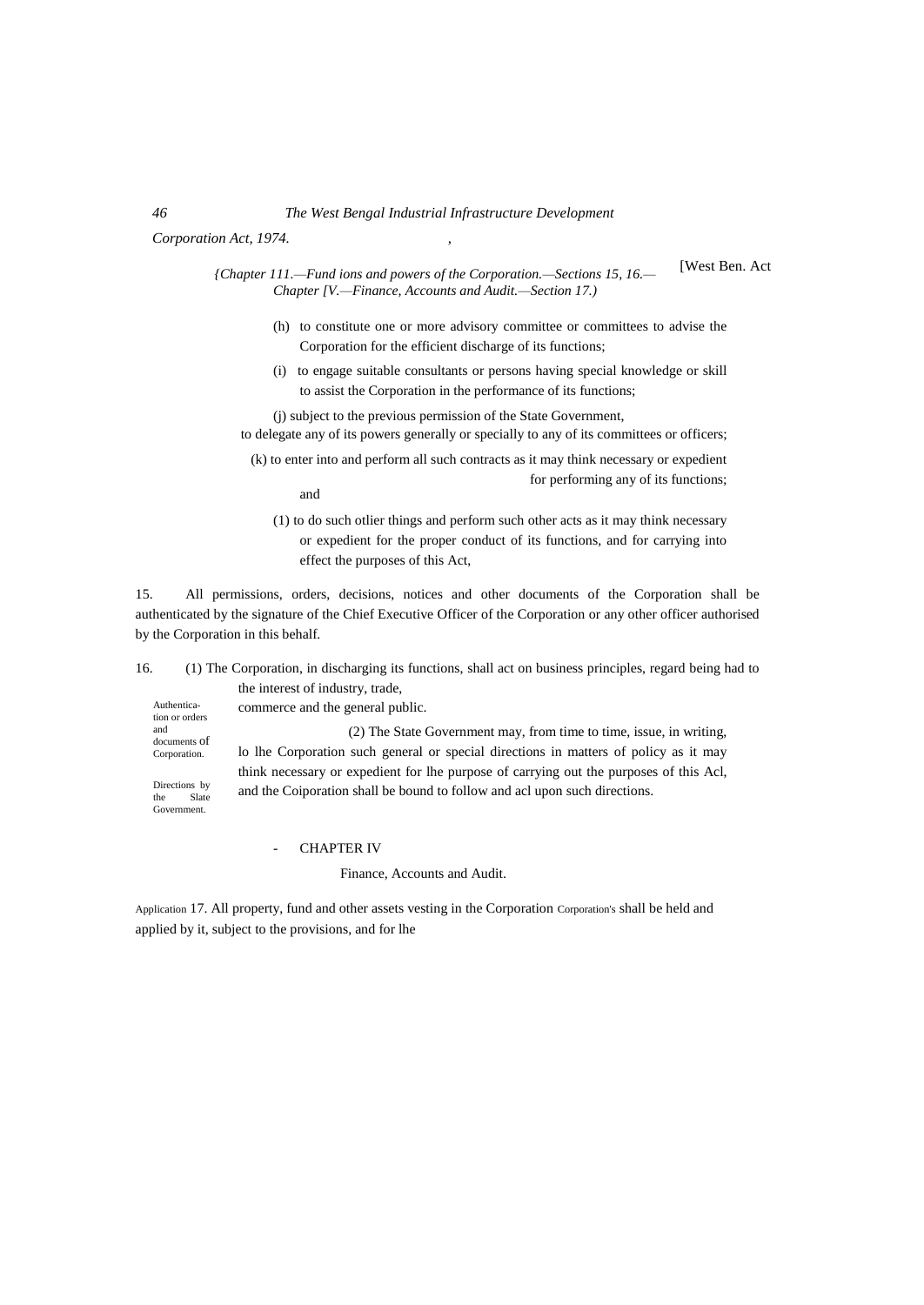XXV of 1974.]

*{Chapter IV.—Finance, Accounts and Audit.—Sections 18-20.)*

18. (1) The Corporation shall have and maintain its own Hind, lo Corporation's be called the West Bengal Industrial Infra-sl rue hire Development rund Corporation Fund, to which shall be credited—

- (a) all moneys received by the Corporation from the Stale Government by way of grams, subventions, loans, advances or otherwise;
- (b) all moneys received by the Corporation from borrowings in the open market or from banks and other financial institutions;
- (c) all fees, costs and charges received by the Corporation under this  $Act$
- (d) all moneys received by the Corporation from the disposal of lands, buildings and other properties, movable and immovable and other transactions;
- (c) all moneys received by the Corporation by way of rents and profits or in any other manner or from any other source.

(2) The Corporation may keep in current and deposit account with the State Bank of India, or any other bank approved by the State Government in this behalf, such sums of money out of its fund as may be prescribed, and any money in excess of the said sum shall be invested in such manner as may be approved by the State Government.

(3) Such accounts shall be operated upon by such officers of the Corporation as may be authorised by it by regulations made in this behalf.

19. The Slate Government may, after due appropriation made by (he Grants, Legislative Assembly by law in this behalf, make such grants, subventions, loans and advances to the Corporation as it may deem necessary for the advances id purposes of the functions of the Corporation under this Act. and all corporCon grants, subventions, loans and advances made shall be, on such terms and conditions, as the State Government may, after consulting the Corporation, determine.

e"∧TM<sup>s</sup>'

20. (L) The Corporation may, subject to such conditions as may be Power of iiic prescribed in this behalf, bon-ow money in the open market or from Corporal ion  $\sim$  \_

banks and financial institutions or otherwise with a view to providing itself with adequate resources.

(2) AH moneys borrowed under sub-section (I) may be guaranteed by the State Government as to the repayment of principal and ihe payment of interest al such rates and on such conditions as the Slate r:™..™

....................■..........■........-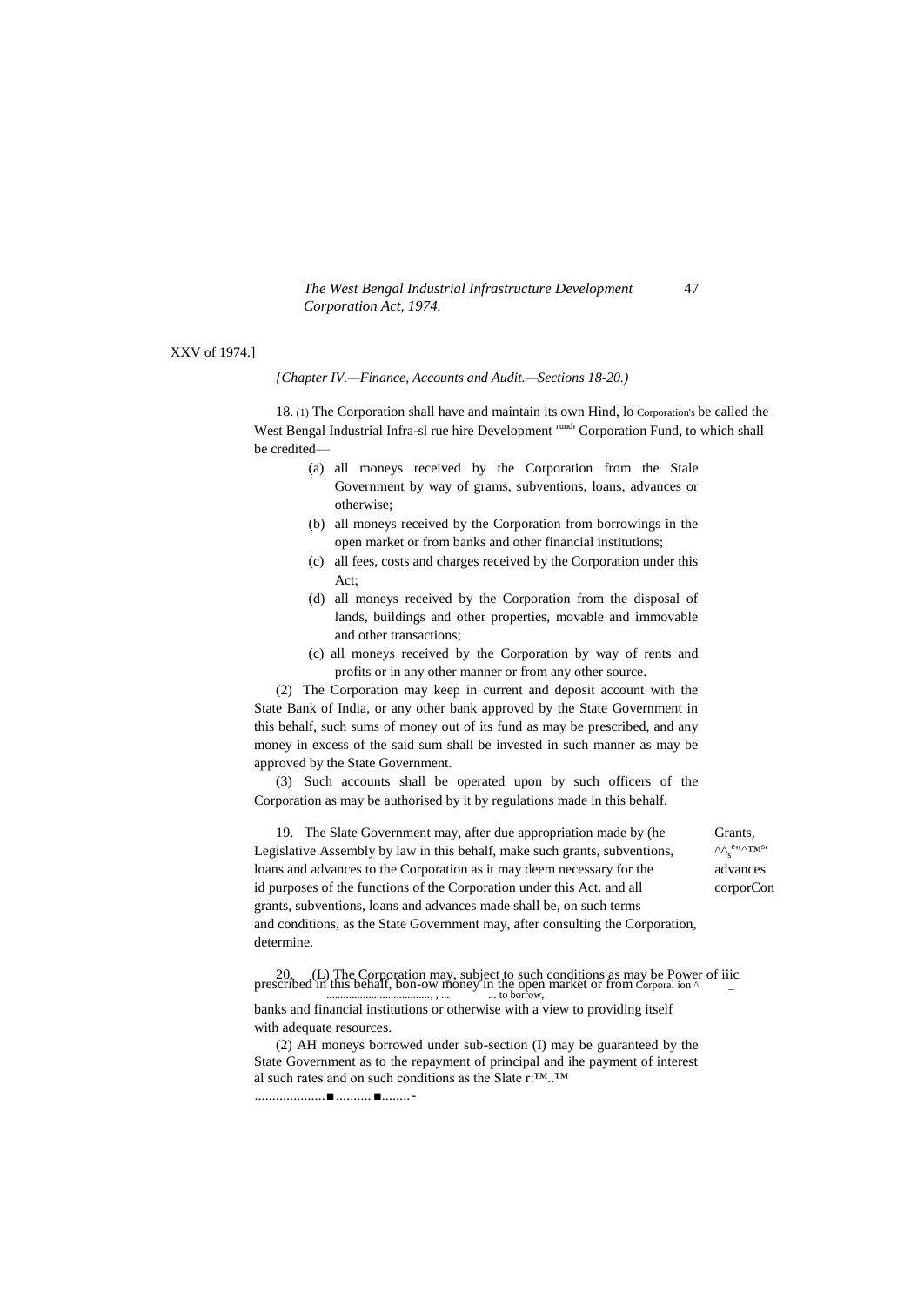#### *(Chapter IV,—Finance, Accounts and Audit,—Sections 21-24,)*

[West Ben. Act

Deposits,

21. The Corporation may accept deposits, on such conditions as it deems fit, from persons, authorities or institutions, to whom allotment or sale of lard, buildings or sheds is made or is likely to be made in furtherance of the objects of (his Acl.

22. (1) The Corporation shall make provision for such reserve and other specially denominated funds, as the State Government may, from lime to time, direct.

(2) The management of the funds referred to in sub-section {1), the sums to be transferred from lime to lime to lhe credit thereof and the application of money comprised therein shall be determined by lhe Corporation.

(3) None of the Funds referred to in sub-section (1) shall, without the previous approval of the Slate Government, be utilised for any purpose other than that for which ii was constituted.

23. (1) The Corporation shall have the authority to spend such sums as it thinks fit for lhe purposes authorised under this Act from out of the fund of lhe Coiporation referred to in section 18 or from the reserve and other funds referred to in section 22, as the case may be.

(2) Wiihout prejudice to the generality of the power conferred by sub-section (1), the Corporation may contribute such sums, as it thinks fit, towards expenditure incurred or to be incurred by any local authority or statutory public undertaking in the performance, in relation lo any of iis industrial estates or industrial areas, of any of lhe statutory Functions of such authority or undertaking, including expenditure incurred in the acquisition of land.

24. (1) The Corporation shall, by such date in each year as may be prescribed, prepare and submit lo the Stale Government for approval an annual financial statement and programme of work for lhe succeeding financial year.

(2) The annual financial statement shall show lhe estimated receipts and expenditure during lhe succeeding financial year in such form and detail as may be prescribed.

(3) (a) The Slate Government shall, within one monlh of the receipt of the annual financial statement, either accord its approval to the same or return it lo lhe Corporation with such comments and suggestions as it deems necessary.

(b) If lhe financial statement is returned, lhe Corporation shall, within one month of receiving it from the State Government,—

> (i) revise the financial statement in the light of the comments and suggestions made by the State Government and re-

a the r funds.

Reserve and

Expenditure from funds.

Budget and programme □f work.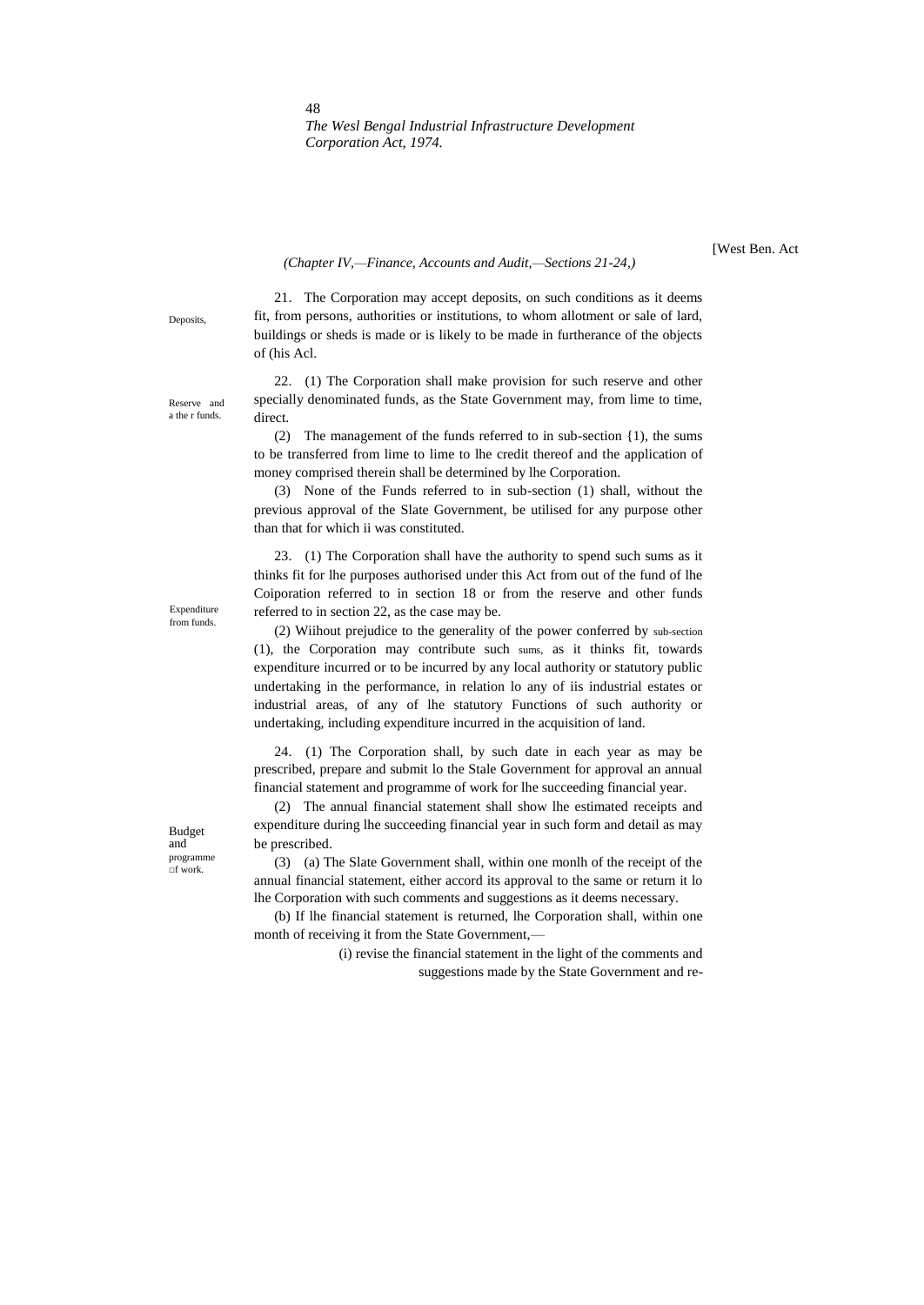XXV of 1974. j

#### *{Chapter IV.—Finance, Accounts and Audit.—Section* 25.)

, (ii) if il does not think fit lo revise the financial statement, re submit ii in its original form to the State Govern me nUogei her

with its replies on the comments and suggestions made by t the State Government.

(c) If the State Government does not approve of lhe financial statement as revised by the Corporation or if the financial statement is re-submitted by the Corporation without revision, lhe State Government may, within one month from the date of re-sub miss ion thereof, amend lhe financial statement as il considers fit and proper and forward the same so amended to the Corporation, and il shall be accepted by the Corporation.

(4) The Corporation shall be competent to make variations in the programme oF work in the course of the year, provided that all such variations and reappropriLilians out of the sanctioned budgei are brought to the notice of the State Government by a supplementary financial statement.

(5) A copy of each of lhe annual financial statements as made final under sub-section (3) and the programme of work and the supplementary financial statement, if any, shall be placed before the Legislative Assembly, as soon as may be. afler their receipt by the Slate Government.

25. (1) The Corporation shall maintain books of accounts and other Accoums books, in relation to iis business and transactions, in such form and in andjuiiir. such manner, as may be prescribed.

'(2) (a) The accounts of die Corporation shall be audited by a person, qualified for appointment as auditor under sub-section (1) of **I** of **1956.** section 226 of **Lhe** Companies Act, 1956, to be appointed by the Slate Govern men i.

(b) Notwithstanding anything to the contrary contained in clause (a),

56of 1971- bui subject to lhe provisions of the Comptroller and Auditor-General's (Duties, Powers and Conditions of Service) Acl, 1971 and the rules and orders made thereunder, the Slate Government may entrust the audit of the accounts of the Corporation to the Comptroller and Auditor-General of India.

> (3) The Corporation shall supply its auditor with a list or all books of accounts and other books maintained by il and the auditor shall, at all reasonable times, have access lo the books, accounts, vouchers and other documents oF the Corporation.

> 'Sub-seclion {2) w.is substituted for anginal sub-section by s. 2 or lhe West Bengal tnduMdal Infra-stnicmre Development Corporation (Amendment) Acl, 1979 (West Ben, Aci XXXV of (979).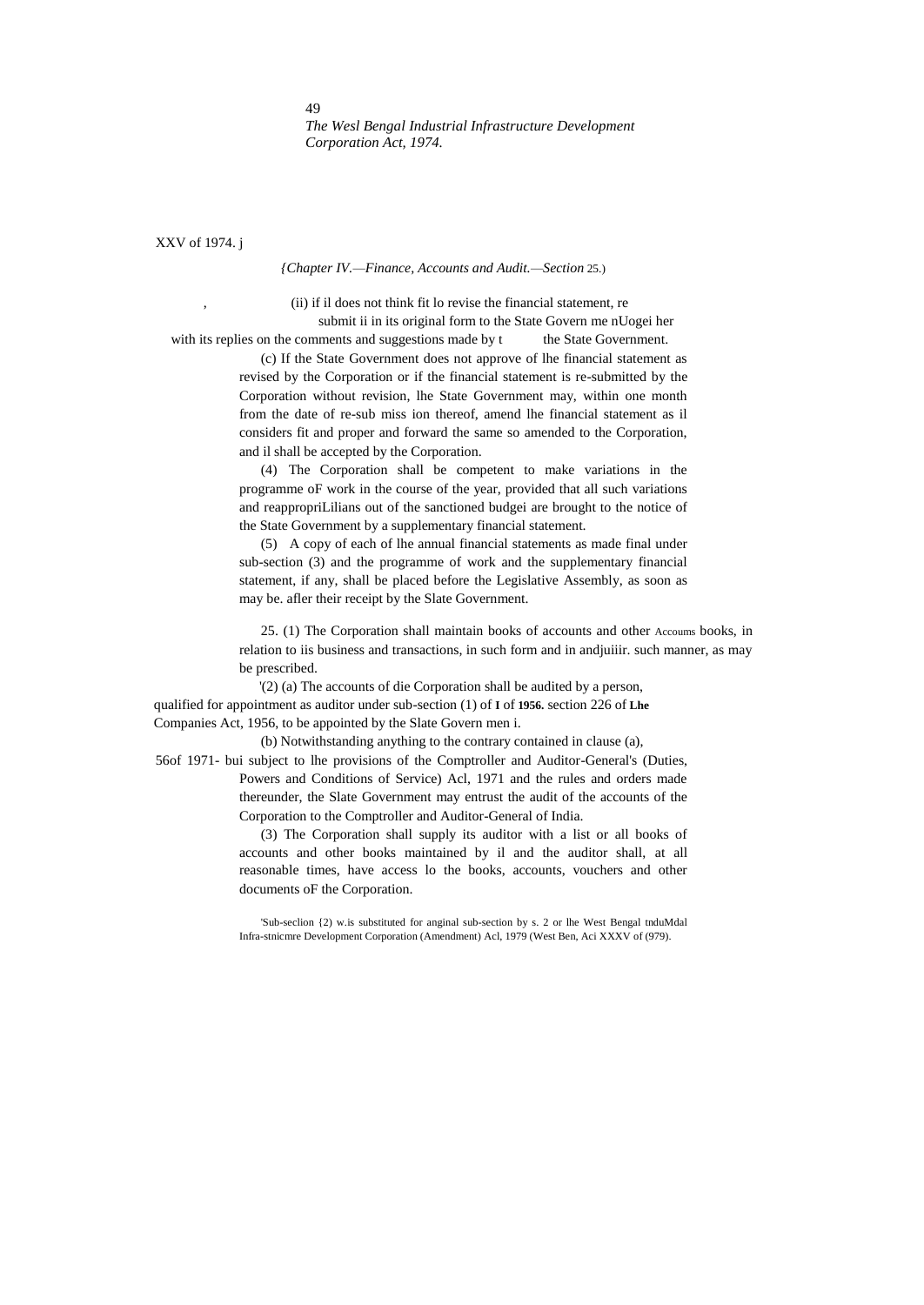[West Ben. Act

*(Chapter IV.—Finance, Accounts ami Audit.—Section 26.)*

(4) The auditor may, in relation LO ihe accounts of Hie Corporation of which he is the auditor, examine any member or any officer or employee of the Corporation, and shall be entitled to require from any officer of Ihe Corporation such information or explanation, as he may ihink necessary, for the performance of his duiies.

(5) The auditor shall make a report to ihe Corporation upon ihe accounts examined by him, and in every such report he shall stale,—

- (a) in the case of books of accounts and other books maintained by the Corporation, whether in his opinion the accounts exhibit a true and fair view of the state of affairs of the Corporation at ihe end of the year, and
- (b) incase he had called for an explanation or information from ihe Corporation, whether it has been given and whether it is satisfactory.

(6) As soon as (he accounts of the Corporation are audited, the Corporation shall send a copy thereof together with the copy of the report of the auditor (hereon to ihe State Government.

(7) The Slate Government shall cause the accounis of ihe Corporation, together with the audit report thereon forwarded to it under sub-section (6), to be laid annually before ihe Legislative Assembly.

26. (i) Notwithstanding anything contained in section 25, the State Government may order that there shall be concurrent audit of the accounts of ihe Corporation by such person as it thinks fit. The State Government may also direct a special audiL to be made, by such person as ii thinks fit, of Ihe accounis or the Corporation relating to any particular transection or lo a particular period,

(2) When an order is made under sub-section (1), the Corporation shall present or cause to be presented for audit such accounis and shall furnish to the person referred to m sub-section {I) sudi information us the said person may require for the purpose or audit,

'(3) Wilhoul prejudice io anything remained in the preceding subsections and in section 25 and subject to the provisions of the Comptroller and Auditor-General's (Duties, Powers and Conditions of Service) Act, 1971 and the rules and orders made thereunder, the Comptroller and Auditor-General of Inida may, if so requested by the State Government, examine and report upon the accounis of the Corporation, and any expenditure incurred by him in connection with such examination and report shall be payable by the Corporation to the Comptroller and Auditor-General of India.

50 of 1971.

'Sub-scclion (3) was substituted fororigin.il sub-scclion l)y s. 2 or (he West Bengal InditMrial Infra-Mrucwre Development Corporation (Amendment) Act, 1981 (Vest Ben. Act XIV of 19RIV

50

Con current and spcd.i! nudu of accounts,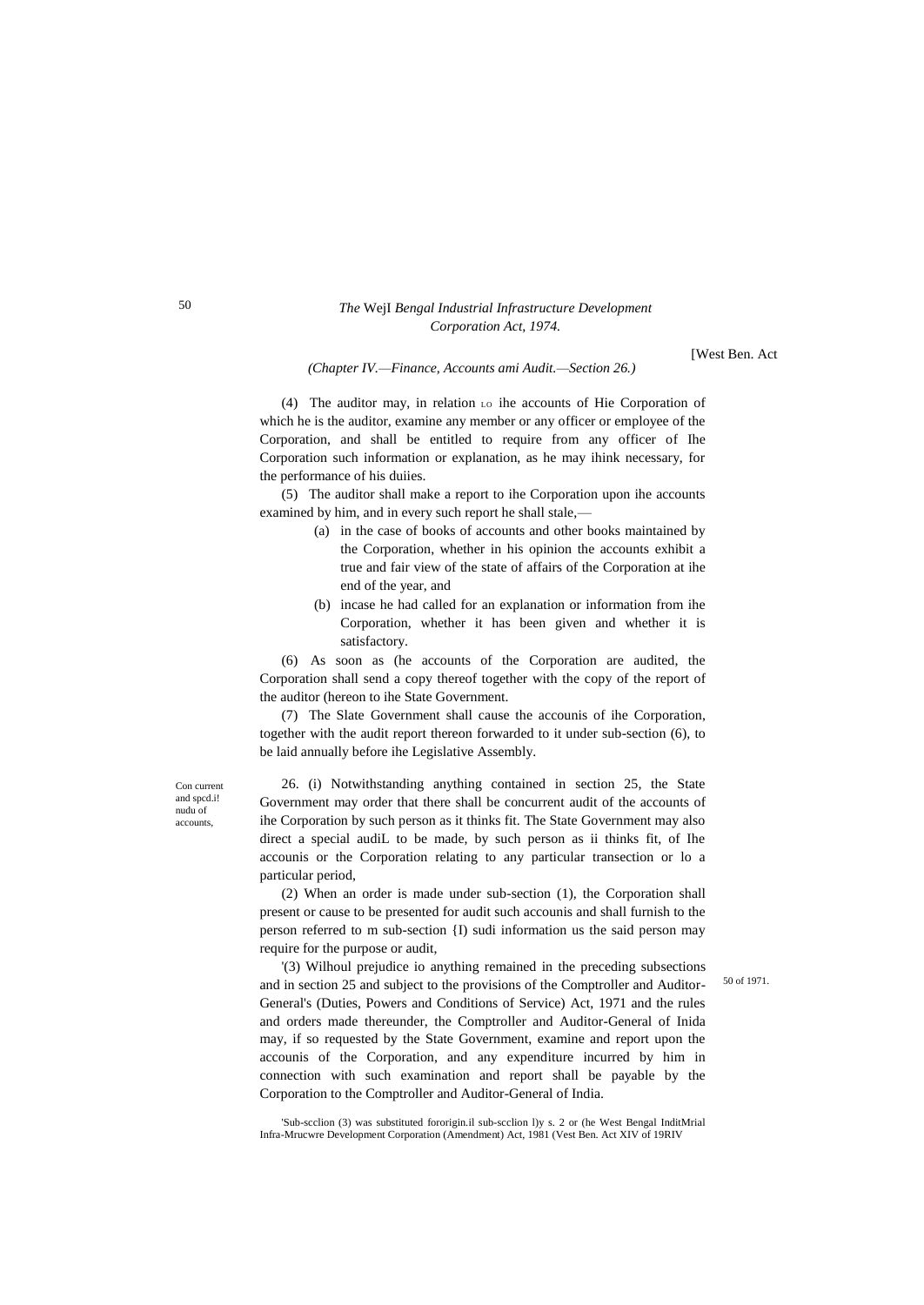XXV of 1974.]

#### *(Chapter V.—Acquisition and disposal of land.—Section 27.)*

#### CHAPTER V Acquisition and disposal of laud.

27. (1) If at any lime, in the opinion of the Slate Government, any Acquisition land is required by it for lhe purpose of development by the Corporalion  $\circ$ <sup>riand</sup>' or for any other purpose in furtherance of the objects of this Act, lhe Slale Government shall serve a notice upon the owner of lhe land and any other person who, in the opinion of lhe Stale Government, may be interested therein, to show cause, wilhin such time as may be specified in the notice, why the land shall not be acquired:

Provided thai nothing in this sub-section shall apply to land belonging to lhe Union of India,

(2) After considering lhe cause, if any, shown by the owner of the land and by any other person interested therein, and after giving such owner and person an opportunity of being heard, the Stale Government may pass such orders as it deems fit.

(3) If the State Government decides to acquire lhe land, it shall publish rn lhe *Official Gazette* a notice specifying lhe particular purpose for which such land is required and stating therein that lhe Slate Government has decided lo acquire the land.

(4) When a notice under sub-seclion (3) is published in the *Official Gazelle,* the land shall, on and from lhe date of such publication, vest absolutely in the State Government free from all encumbrances.

(5) Where any land is vesLed in the Slate Government under sub- seclion (4), the State Govemmenl may, by notice, order any person who may be in possession of the land to deliver possession thereof, within thirty days of lhe service of the notice, to lhe State Government or any person duly authorised by it in this behalf.

(6) If any person refuses or fails to comply wilh an order under subseclion (5), the State Government may lake possession of the land and may for that purpose use such force as may be necessary,

(7) Where the land has been acquired in the aforesaid manner for " the purposes referred to in after it has taken possession of lhe land,—

- (a) where lhe Corporation pays the amount of compensation determined under section 28 and other charges incurred by the Slale Government in connection with lhe acquisition, transfer the land to the said Corporalion for lhe purpose for which the land has been acquired, or
- (b) where lhe Corporation does not proposed to pay the aforesaid compensation and charges, hand over possession of the land to the Corporation for the purpose for which it has been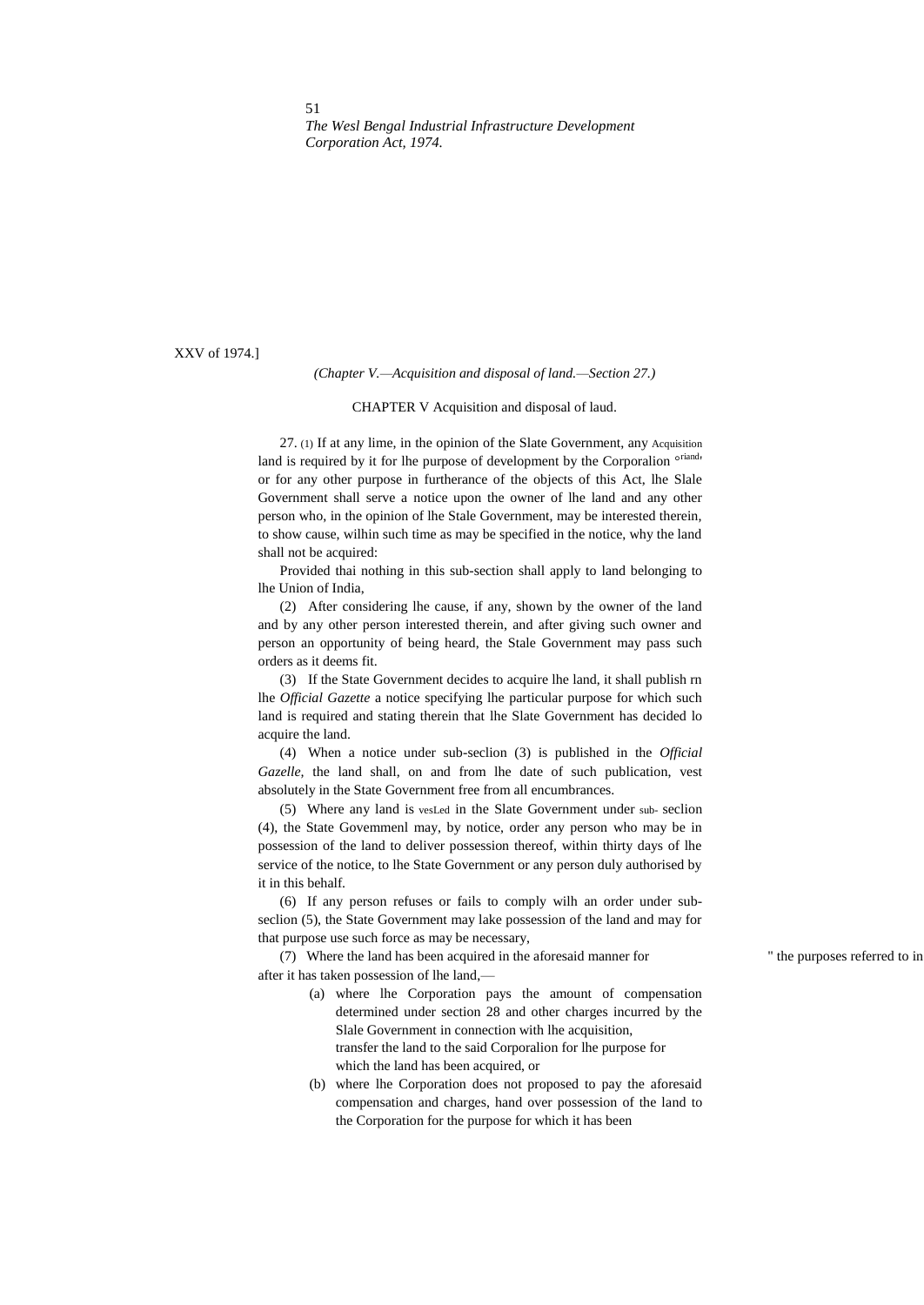*{Chapter V.—Acquisition and disposal of land,—Section 2H.)*

Compensn- 2S. (1) Where any land is acquired by ihc Stale Government under ' tliis

Chapter, the State Government shall pay for such acquisition

com pens ali on lhe amount of which shall be determined in accordance with tiie provisions of this section.

(2) Where the amount of compensation has been determined by agreement between lhe State Government and the person to be compensated, it shall be determined in accordance with such agreement.

(3) Where no such agreement can be reached, the State Government shall refer the case lo the Collector for determination of the amount of compensation to be paid for such acquisition, as also the person or persons lo whom such compensation shall be paid.

(4) Before finally determining the amount of compensation, the Collector shall give an opportunity to every person to be compensated lo slate his case as to the amount or compensation.

(5) (n determining the amount of compensation, the Collector shall be guided by the provisions contained in section 23 and section 24 of the Land Acquisition Acl, 1894. lof and Acquisition Acl, 1894.

(6) For the purpose of determining the amount of compensation—

- (a) lhe Collector shall have power lo require any person lo deliver to him such return and assessments as he considers necessary;
- (b) the Collector shall also have power lo require any person known or believe to be interested in the land to deliver to him a statement containing, as far as may be practicable, lhe name of every other person having any interest in the land as co-owner, mortgagee, tenant or otherwise, the nature of such interest and lhe amount of the rents and profits (if any) received or receivable on account thereof for three years next preceding the date of the statement.

(7) Every person required to deliver a return, assessment or statement under sub-section (6) shall be deemed to be legally bound lo do so within the meaning or section 175 and section 176 of the Indian Penal Code, 45 or I860.

(8) The Collector may hear expert witness if he considers it necessary [o do so in any particular case.

(9) The Collector or any officer authorised by li im in t his be hat f shall be entitled lo enter upon and inspect any land which is subject of proceedings before him.

(10) The Collector shall dispose of every case referred to him under subsection (3) Tor determination of compensation as expeditiously as possible and in any case within six months from the dale of receipt of

[West Ben. Act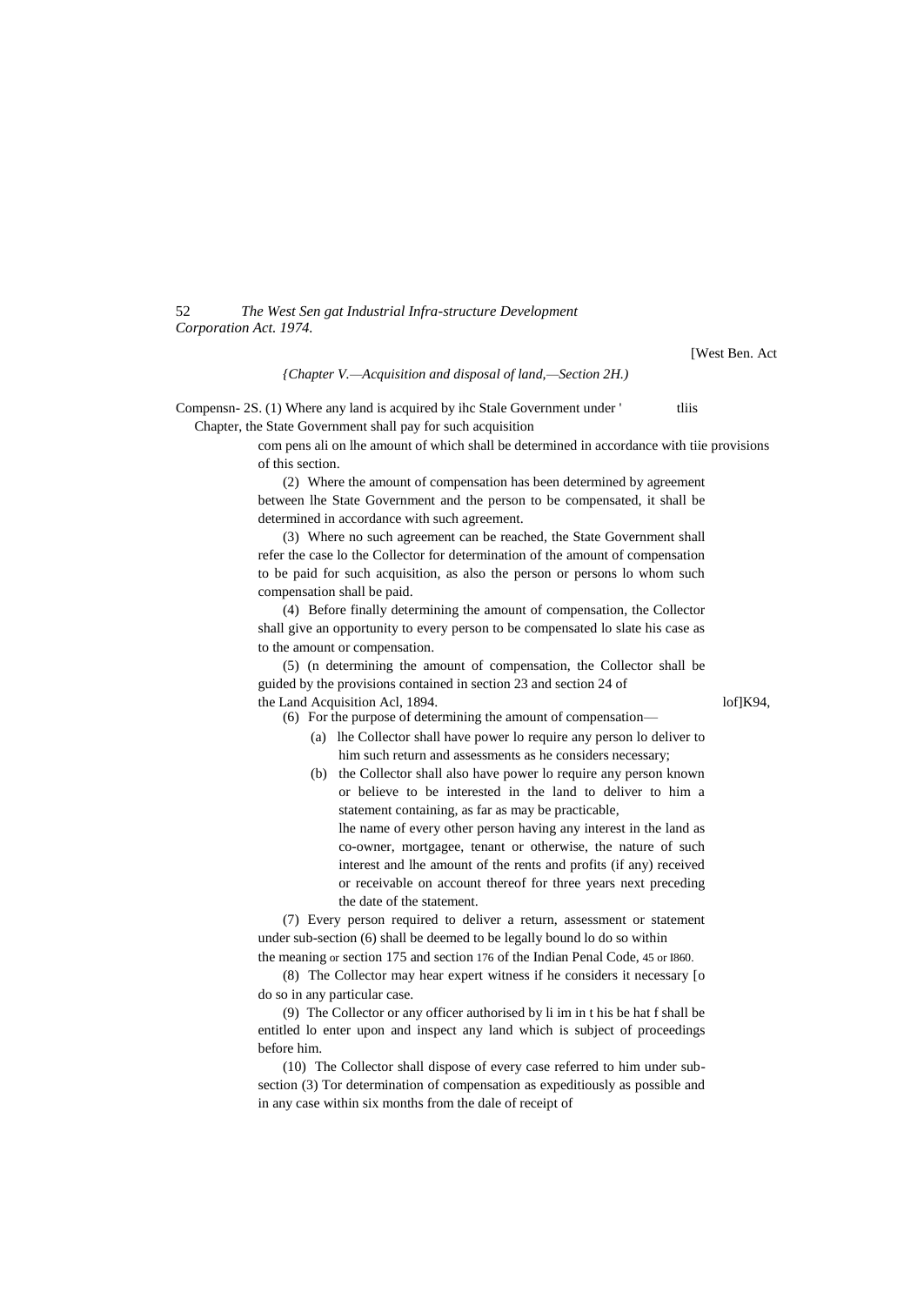*(Chapter I'—Acquisition and disposal of land.—Sections 29-31.)*

(LI) The Colleclor shall determine Lhe amount of cosls incurred in any case disposed of by him under [his section, and by what persons and in what proportions they are lo be paid.

29. (1) Any person aggrieved by [he decision of the Collec[or determining lhe amount of compensation may, within sixty days from the dale of such decision, in so far as it affects him, appeal [o the Court having jurisdiction over lhe area in which the land is situate.

(2) The decision of lhe Court on such appeal, and subjcct only lo such decision, the decision of lhe Collector determining the amount of compensation, shall be final.

30. When the amount of compensation has been settled under section 28, if any dispute arises as lo the apportionment of the same or any part thereof, or as lo persons to whom the same or any part thereof is payable, the Colleclor may refer such dispute for lhe decision of the Court, which shall be final.

31. (1) Where the amount of compensation is determined by agreement, the Slale Government shall pay such amouni to the person or persons entitled thereto.

(2) Where the amouni of compensation is determined by the Collector under the provisions of section 28, lhe Stale Government shall lender payment of lhe compensation determined lo lhe persons entitled thereto according to such determination and shall pay to ihem unless prevented by one or more of [he contingencies meniioned in sub-scclion (3).

(3) If the persons enliiled to compensation according lo lhe decision of [he Collector do no] conscnt to reccive it, or if [here be no person competent [o alienale [he land or if there be any dispute as lo the title lo receive the compensation, lhe State Government shall deposit lhe amount of lhe compensation, so determined, in the Court:

Provided that any person admitted to be interested may receive such payment under protest as Lo the sufficiency of the amount of compensation;

Provided further (hat nothing herein contained shall affeci lhe liability or any person, who may receive the whole or any part of any compensation determined under this Chapter, to pay lhe same to lhe person lawfully entided thereto.

Appeal.

Disputes as apportion-

ment-

Payment of UMnpensj-

tion.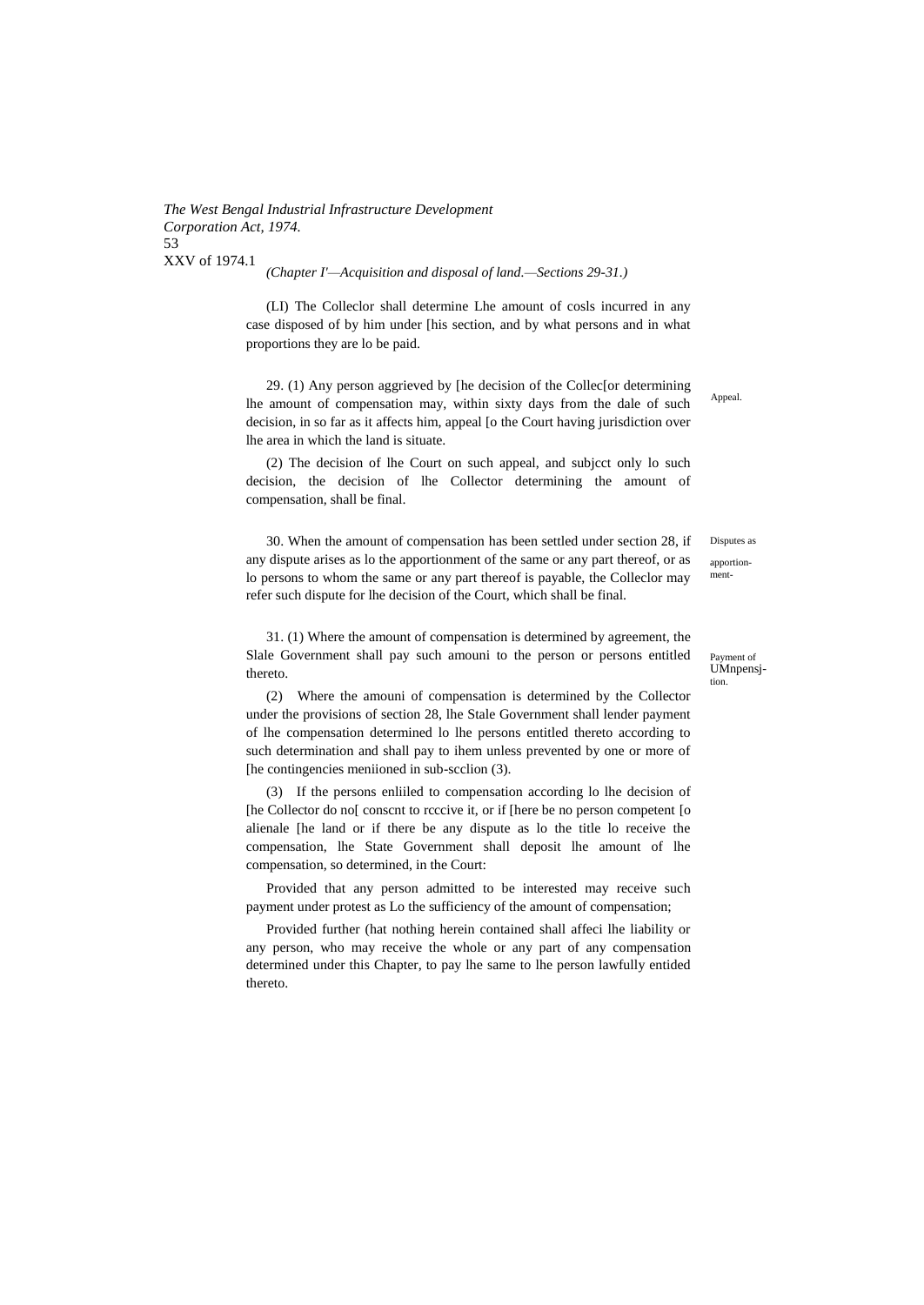## 54 *The West Bengal Industrial Infrastructure Development*

*Corporation Acl, 1974.*

•>-. v ■> -• -•• ■

[West Ben, Act

*(Chapter V.—Acquisition and disposal of land.—Sections 32-34.)*

**Investment 32. Where any nmount of compensation has been deposited in** yf illOUJH deposited in Court under section 31, the Court may, either of its own motion or on ^ Qun'

 ihe application made by or on behalf of any party interested or claiming to be interested in such amount, order the same to be invested in such Government or other securities approved by the State Government as it may think proper, and may direct lhe interest or other proceeds of any sucli investment to be accumulated and paid in such manner as will, in its opinion, give lhe parties interested therein the same benefit therefrom as they might have had form the land in respect of which such amount has been deposited or as near thereto as may be.

33. When lhe amount of such compensation is not pnid or deposited on or before taking possession of the land, the Slale Government shall pay lhe amount of compensation determined with imerest thereon 'Lin accordance with the provisions of section 34 of lite Land Acquisition 1  $_0$ f [854. Act, [894.]

34. (1) Subject to any directions given by lhe State Government under this Acl. the Corporation may dispose of—

> (a) any lard acquired by the Slate Government and transferred lo il, wilhout undertaking or carrying out any development lhereon; or

> (b) any such land after undertaking or carrying out such development as it thinks fit,

lo such persons, in such manner and subject to such terms and conditions, as it considers expedient for securing the purposes of this Act,

(2) The powers of lhe Corporation with respect to lhe disposal of land under sub-scciion (1) shall be so exercised as to secure, so far as practicable, that—

- (a) where the Corporation proposes to dispose of by sale any such land without any development having been undertaken or carried out thereon, the Corporation shall offer the land in thefijsi instance to the. persons from whom it was acquired,
	- if they desire to purchase it, subject **10** such conditions as to its development and use w the Corporation may think fit to impose;

'The words and fjgurvs within the square brackixs were suhsiiiim-d for the ivortb "ni lilt: rate of Tour *per can. per miriiini* Train the time or so taking possession until it shall have been so pnid or deposited." by s. 2 or lhe West Bengal Industrial Infrastructure Dcvclojimenl Ctwrwaliw (ATurndmetiii Art  $A$ V™ ~  $\land$  -• vvn <«««■.

r.iyir.cnt or interest.

Disposal or land by thti Corporation.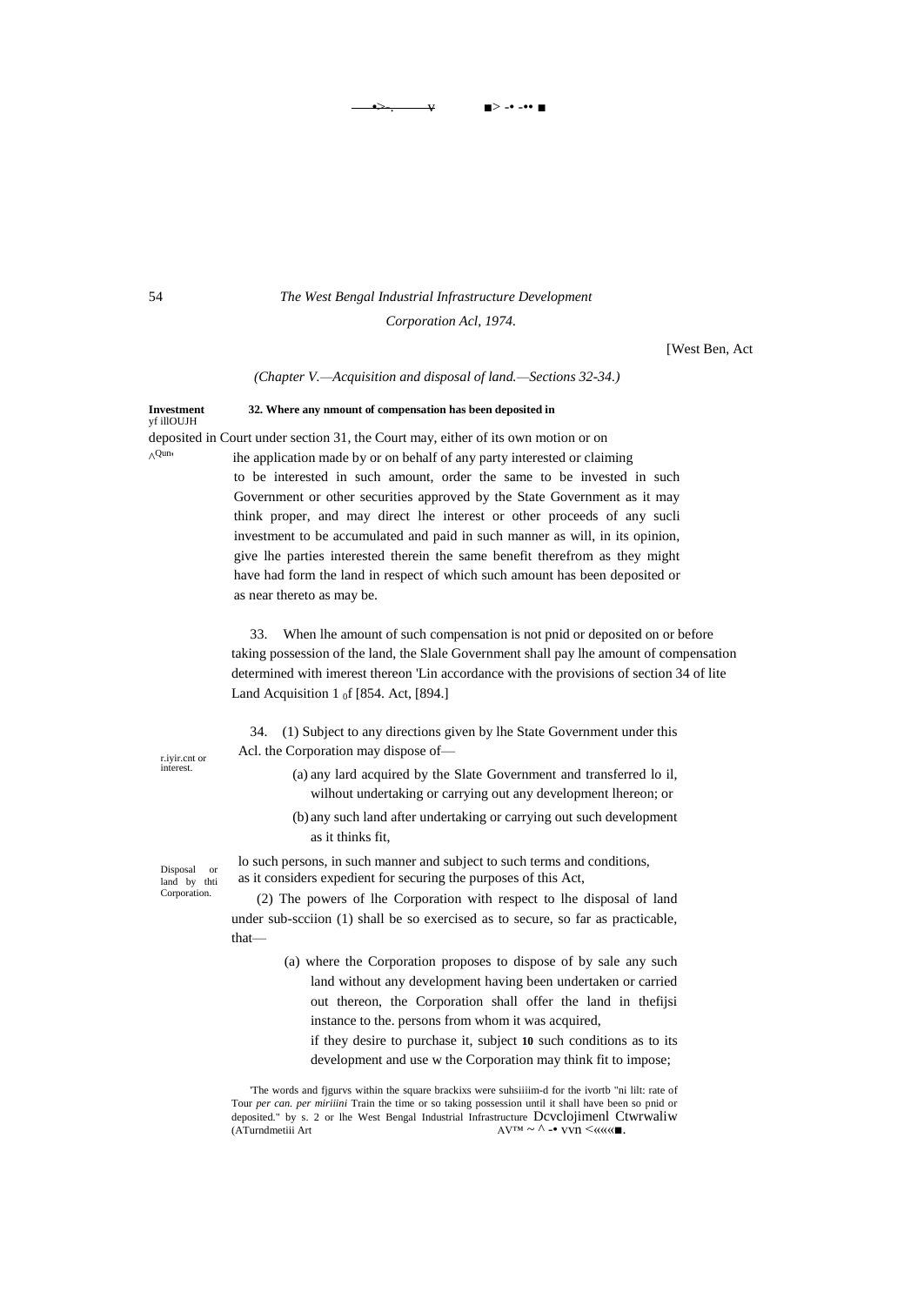*(Chapter V.—Acquisition and disposal of land.—Sections 35-37.)*

(b) persons who arc residing or carrying on business or oilier activities on any such land shall, if ihey desire to obtain accommodation on land belonging lo lhe Corporation and are willing to comply with any requirements of the Corporation as to ils development and use, have an opportunity to obtain thereon accommodation suitable to their reasonable requirements on terms settled with due regard to the price at which any such land has been acquired from ihem.

(3) Nothing in this Act shall be construed as enabling the Corporation lo dispose of land by way of gift, mortgage or charge, but subject as aforesaid, reference in this Act Lo the disposal of land shall be construed as reference to the disposal thereof in any manner, whether by way of sale, exchange or lease or by lhe creation of any easement, right or privilege or otherwise.

35. (1) For the furtherance of the objects of this Act, the Slate Government may, upon such conditions as may be agreed upon between that Government and the Corporation, placc al lhe disposal or the Corporation any lands vested in the State Government.

Govcmmenl lands.

(2) After any such land has been developed by, or under Lhe control and supervision of, the Corporation, ii shall be dealt wilh by lhe Corporation in accordance wilh lhe regulations made, and directions given by the Stale Government in this behalf.

(3) If any land placed at lhe disposal or the Corporation under sub-section (1) is required at any lime thereafter by Ihe Slate Government, shall replace it at the disposal of the Suue Governmem upon such terms and conditions as may be mutually agreed upon.

36. Where any land within any area is not acquired wi(hin a period of ten years from the date on which Chaplcr V lakes effect in such area, owner of such land may by notice in writing served on lhe Stale Government require it to purchase his interest therein; and thereupon lhe Slate Government shall proceed to acquire that land under this Chapter.

37. The Stale Government may, if it thinks fit, delegate, by notification, any or ils powers under this Chapter lo any of ils nffirprt;

Right of land owner lo compel Corporation lo acquire liis interest.

Detection of powers or lhe State **Government**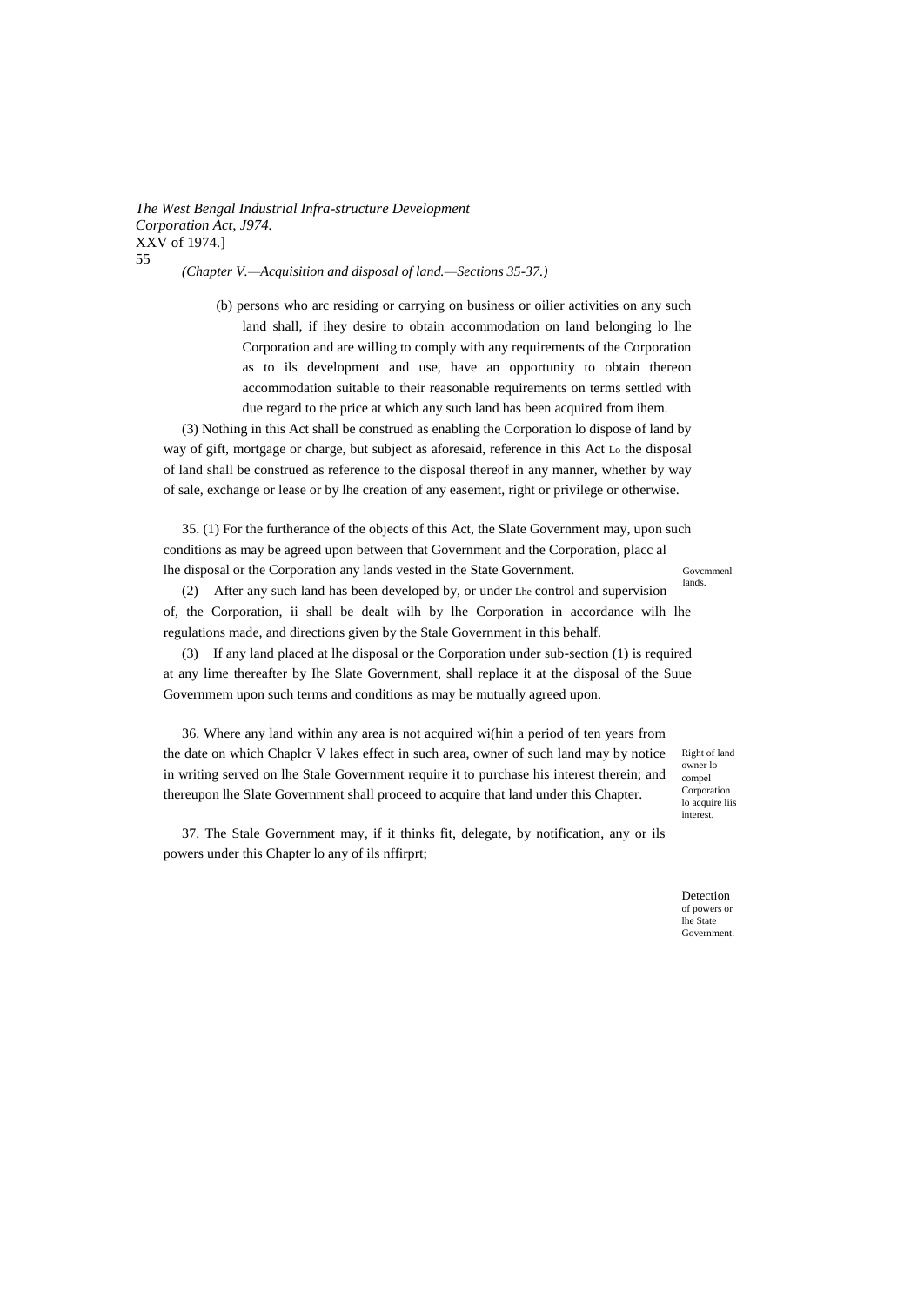[West Ben. Act

*(Chapter VI.—Powers of the Corporation in case of certain defaults by owner of land in industrial area.—Sections 38, 39.)*

#### CHAPTER VI

Powers of the Corporation in cose of certain defaults by owner of land in industrial area.

38, (1) No person shall—

Control of development of Jand anil building operation.

(a) erect any new building, or

(b) alter any existing building, or

(c) undertake any specific development of land,

in any industrial estate entrusted to the Corporation (hereinafter in this Chapter referred to as lhe industrial estate) except with permission from, and in accordance with the terms and conditions settled by, such Corporation.

(2) On receipt of any application from o person submitted in ihe prescribed form and manner, for permission referred to in sub- scclion (1), the Corporation may, after such inquiry as it may deem fit, grant such permission subject to such terms and conditions as may be settled by it.

39. (I) If the Corporation, upon report from any of its officers or from other information in its possession or after holding a local inquiry, is satisfied iliat ihe owner of any land in any industrial estate lias failed—

- (a) to provide any amenity in relation to such land which, in lhe opinion of the Corporation, is required to be provided in the interest of development of indusuy, trade and commerce within such area, or
- (b) lo carry cm any specific development of the land for which permission has been obtained from lhe Corporation under subscclion (I) of section 36,

the Corporation may serve upon such owner a notice requiring him lo provide such amenity or cany out such development, as- the case may be, within such time as may be specified in the notice.

(2) If any such amenity is not provided or any such development is not carried out within the lime specified in the notice, then the Corporation may itself provide the amenity or carry out ihe development or have it provided or carried out through such agency as it deems fit:

Provided that before taking any action under this sub-section, the Corporation shall afford reasonable opportunely to the owner of ihe land to show cause as to whv such action should nnt hf\* tiL-f.n

Pow ers of **ihe** Curpomlitn in ease of certain defaults by owner of kind in Industrial area.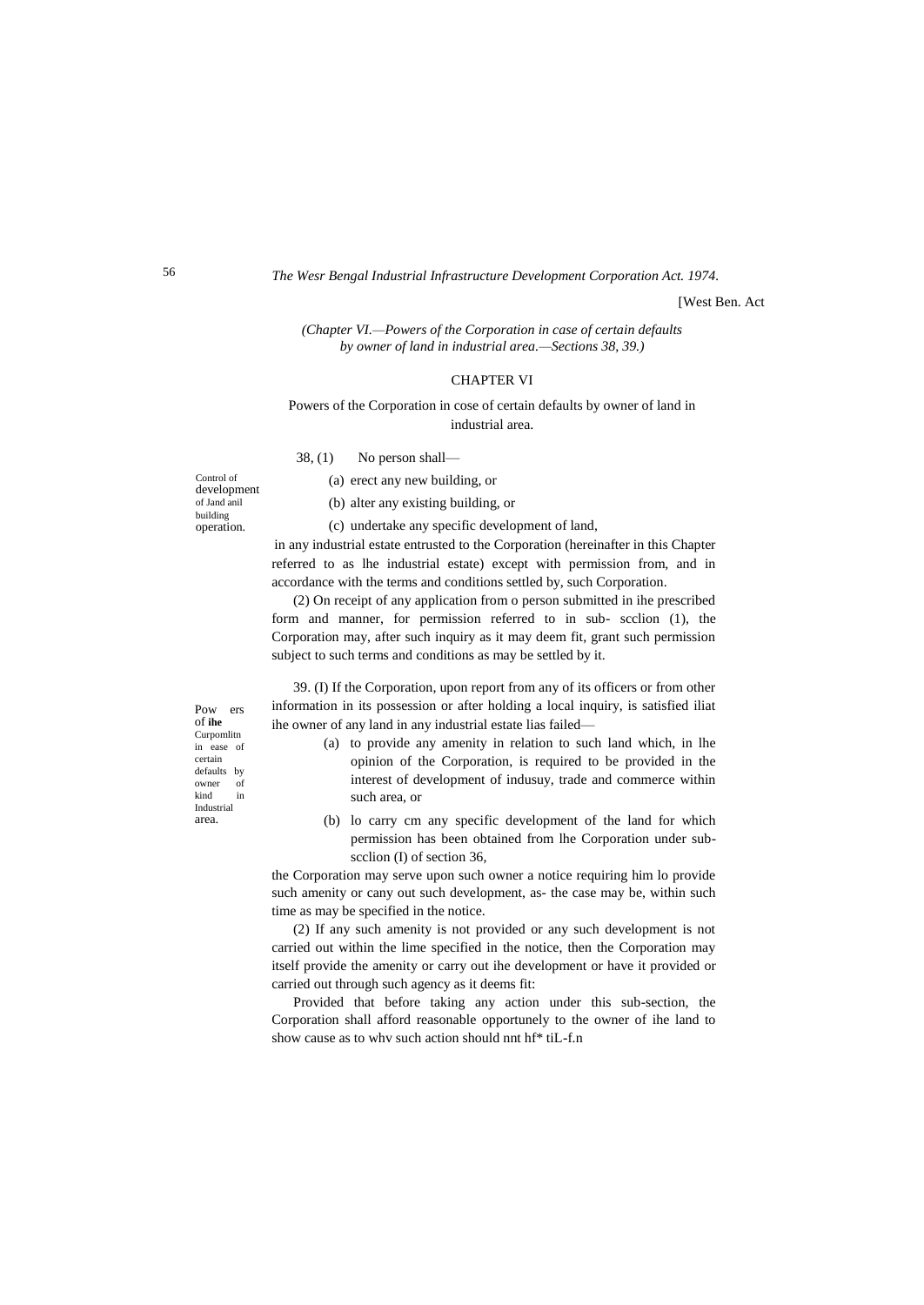## XXV of 1974.] *The* Weif *Bengal Industrial Infra-structure Development* 57 *Corporation Act, J 974.*

## *(Chapter VI.—Powers of the Corporation in case of certain defaults by owner of land in industrial area.—Section 40.)*

(3) All expenses incurred by **Lhe** Corporalion or lhe agcncy employed by il, in providing such amenity or carrying out such development, together wilh interest at such rate not exceeding six and a quarter *per centum per annum* as the Stale Government may, by order, fix, from the dale when a demand for lhe expenses is made until payment, shall be recoverable by the Corporation from the owner.

40. (1) Where the erection of any building in an industrial estate has been commenced or is being carricd on, or has been completed, or any existing building is altered, in contravention of the terms and conditions settled by lhe Corporation, any officer of the Corporalion empowered by it in this behalf may, in addition to any prosecution that may be instituted under this Act, make an order directing the owner to demolish such erection or to so alter lhe same as to conform to the said terms and conditions within a period of three months from lhe dale of lhe order:

Provided that no such order shall be made unless the owner has been given a reasonable opportunity lo show cause why lhe order should not be made.

(2) Any person aggrieved by an order under sub-scction (1) may appeal against that order, within thirty days from the date thereof, **Lo** a Committee of lhe Corporalion sei up for lhe purpose by regulations made in this behalf. Such Commiltee may, following lhe procedure provided by regulations made in this behalf, confirm, modify or set aside the order.

(3) The decision of the Committee on such appeal and, subject **Lo** such decision, **Lhe** order made by **lhe** officer under sub-section (1) shall be final,

- (4) On the failure of the owner—
	- (a) lo comply with the order made under sub-section (I) wiihin the period specified therein, or
	- (bj where an appeal has been preferred against such order under subseclion (2) and lhe order has not been set aside on such appeal, to comply wilh the order of the Committee on appeal, confirming or modifying the order appealed against,
		- wiihin such longer period, if any, as may be allowed by ihe Committee on appeal,

the officer empowered under sub-section (1) may himself cause the erection lo be demolished and lhe expenses of such demolition shall be recoverable by the Corporation from the owner.

Outer of the don I oli lion of building.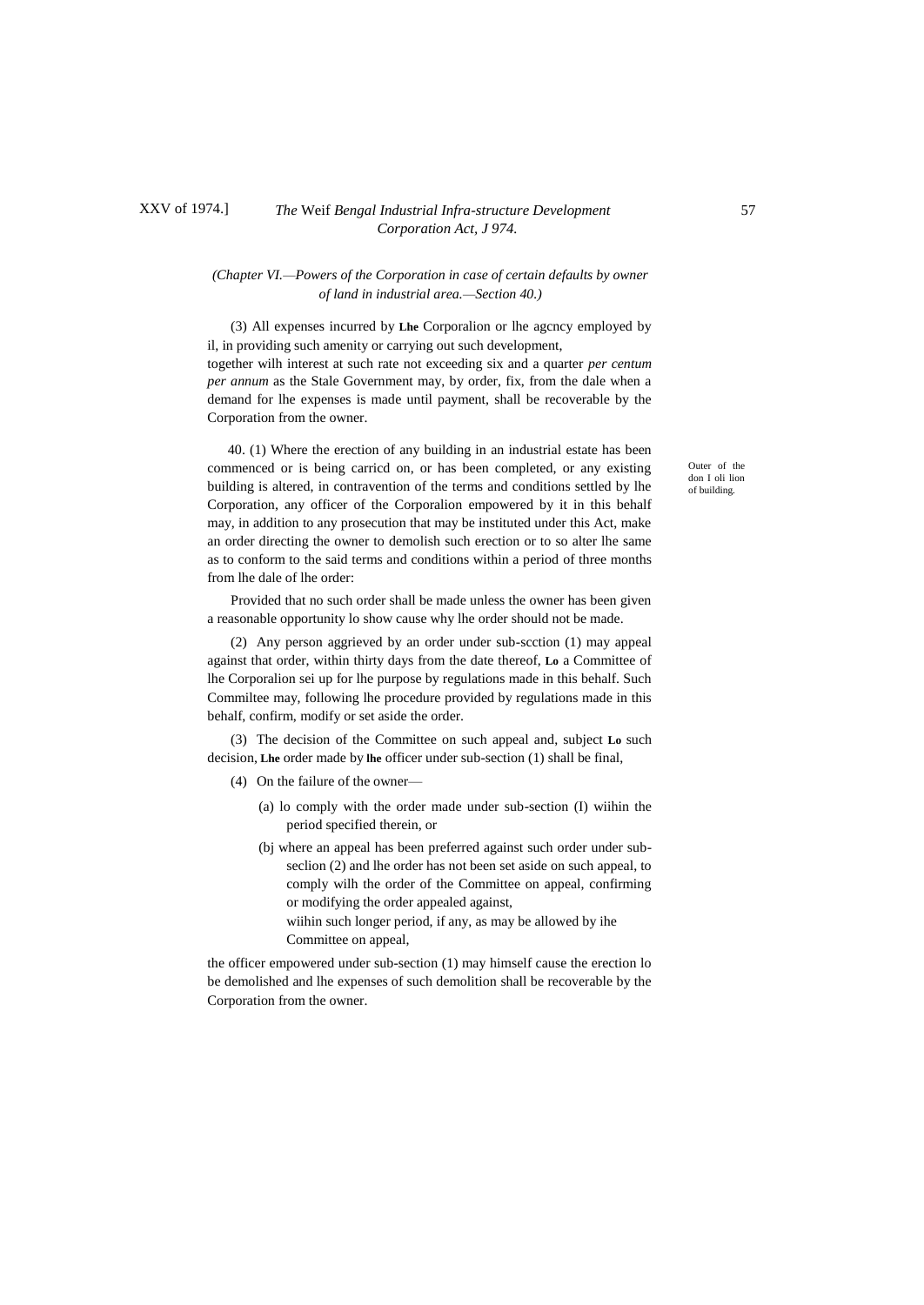........... ........................................................................

...........=

58 *The* H*'L-jf Bengal Industrial Infra-structure Development Corporation Act, [974.*

[West Ben. Act

*{Chapter VI.—Powers of the Coqwratinn in case of curia in defaults by owner of land in industrial area.— Sections 41,42.)*

sio\*buNdV  $\wedge \wedge$ <sup>where ,ile</sup> erection of any building in an industrial est ale ha:>

operations. been coirunenccd, or is being carried on, or has been completed, or any existing building is altered, in contravention of [he terms and conditions settled by lhe Corporation, any officer of the Corporation empowered in this behalf may. in addition lo any prosecution Lhat may be instituted under this Act, make an order requiring the building operations in relation (o such erection to be discontinued on and from the date of servicc of the order.

> (2) Where such building operations are not discontinued in pursuance of the requisition under sub-sec lion  $(I)$ ,  $lh < i$  Corporation or lhe officer empowered as aforesaid may require any police officer not below the rank of Inspector to remove the person by whom the erection of the building hns been commenced and all his assistants and workmen from the place of the building wiiliin such time as may be specified in the requisition and such police officer shall comply with the requisition accordingly.

> (3) After a requisition under sub-section (2) has been complied with, the Corporation or ihe officer empowered as aforesaid may depute, by a written order, a police officer or an officer or employee of lhe Corporation to keep a watch upon the place in order (o ensure (hat the erection of the building is not continued.

> (4) Any person failing to comply with an order made under subsection (1) shall, on conviction, be punishable wilh fine which may extend to two hundred rupees for every day during which such noncompliance continues after the service of the order.

> (5) No compensation shall be claimed by any person for any damage or loss which he may sustain in consequence of any order made under this section.

Penalty for construction or use or land ard buildings contrary lo terms and conditions.

42. (!) Any person, who, whether at his own instance, or at the. instance of any other person, undertakes or entries out construction of, or alterations to, any building in an industrial estate, contrary to the terms and conditions settled by the Corporation, shall, on conviction, be punishable with fine which may extend to ten thousand rupees, and in the case of a continuing contravention, wilh a further fine which nay extend to five hundred rupees for every day during which such offence continues after conviction for the first commission of the offence.

(2) Any person, who uses any land or building in an industrial esiate or industrial area in contraventior of the provisions of any regulations made by tlie Corporation in this behalf, shall, on conviction, be punishable with fine which mav extend to five iliounnnfi ni"™'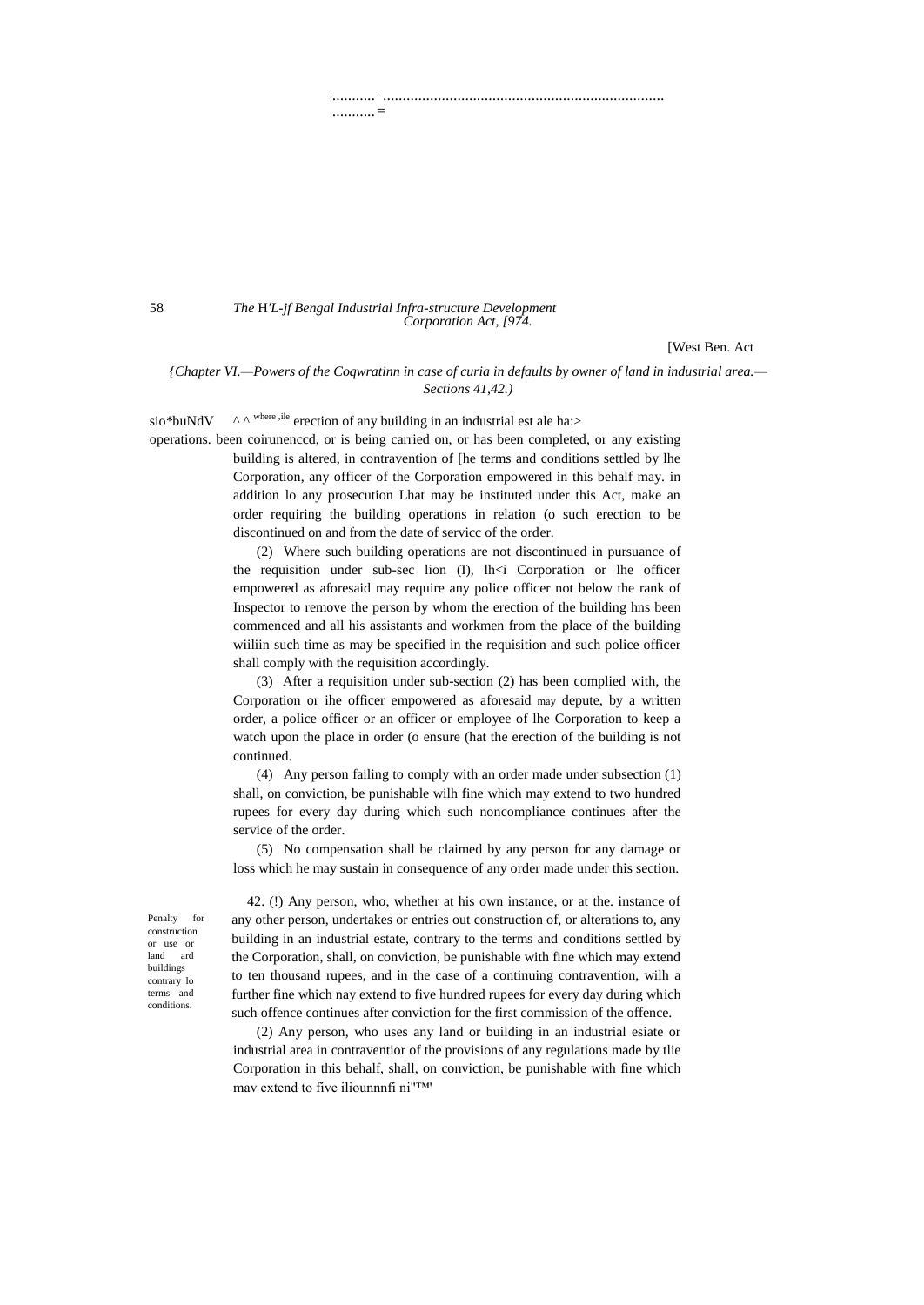#### *The West Bengal Industrial Infrastructure Development Corporation Act, 1974.* 59 *(Chapter VI.—Powers of rhe Corporation in case of certain defaults by owner of (and in*  XXV of 1974.1 *industrial area.—Section 43.)*

43. (1) (a) Any officer of the Corporalion empowered by it in his behalf (hereinafter in this section referred lo as "lhe empowered officer"), may, wiihin any area taken up for development under seciion 13 and section 14, and

(b) any person empowered in this behalf by the Slale Government by notification (hereinafter in this section referred to as "tiie authorised person"), may, for lhe purposes of—

> (i) carrying gas, water or elcciriciiy from a source of supply lo the area referred to in clause (a), or

Power of Corpora Li oil (o lay down pipes, conduits, clc., in area laken up for development.

(ii) constructing any sewers or drains necessary for carrying off the working and waste liquids of an industrial process through any intervening area,

lay down, place, maintain, alter, remove or repair any pipelines, conduits, supply or service lines, posts or other appliances or apparatus in, on, under, over, along or across any land in such areas.

(2) The empowered officer or Lhe authorised person may al any lime enter upon any land in any such area, and in such even the provisions of section 44 shall *mutatis mutandis* apply.

(3) While exercising the power conferred by sub-seclion (1), lhe empowered officer or the authorised person shall, where the land affected is a street, bridge, sewer, drain or tunnel, cause as little damage as possible to such property.

(4) Full compensation lo all persons, to whom damage has been caused in consequance of lhe exercise of the power conferred under subsection (I) shalJ be paid,—

- (i) where such power is exercise by the empowered officer, by the Corporalion, or
- (ii) where such power is exercised by the authorised person, by the StaLe Government.

(5) Nothing in this section shall authorise or empower any officer or person referred to in sub-seclion (2) lo lay down or place any pipe or other works into, through or against any building or any land, not dedicated lo public use, wilhout the consent of lhe owners and occupiers thereof, except that such officer or person may, at any time, enter upon and lay or place any new pipe in lhe place of an existing pipe in any land in which any pipe has been already lawfully laid down or placed in pursuance of ihis Act, and may repair or alter any pipe so laid down:

Provided that nothing in the aforesaid provision shall be construed to mean that the Corporation or the authorised person is debarred from having the said land acquired at any time by the Stale Government in the normal course.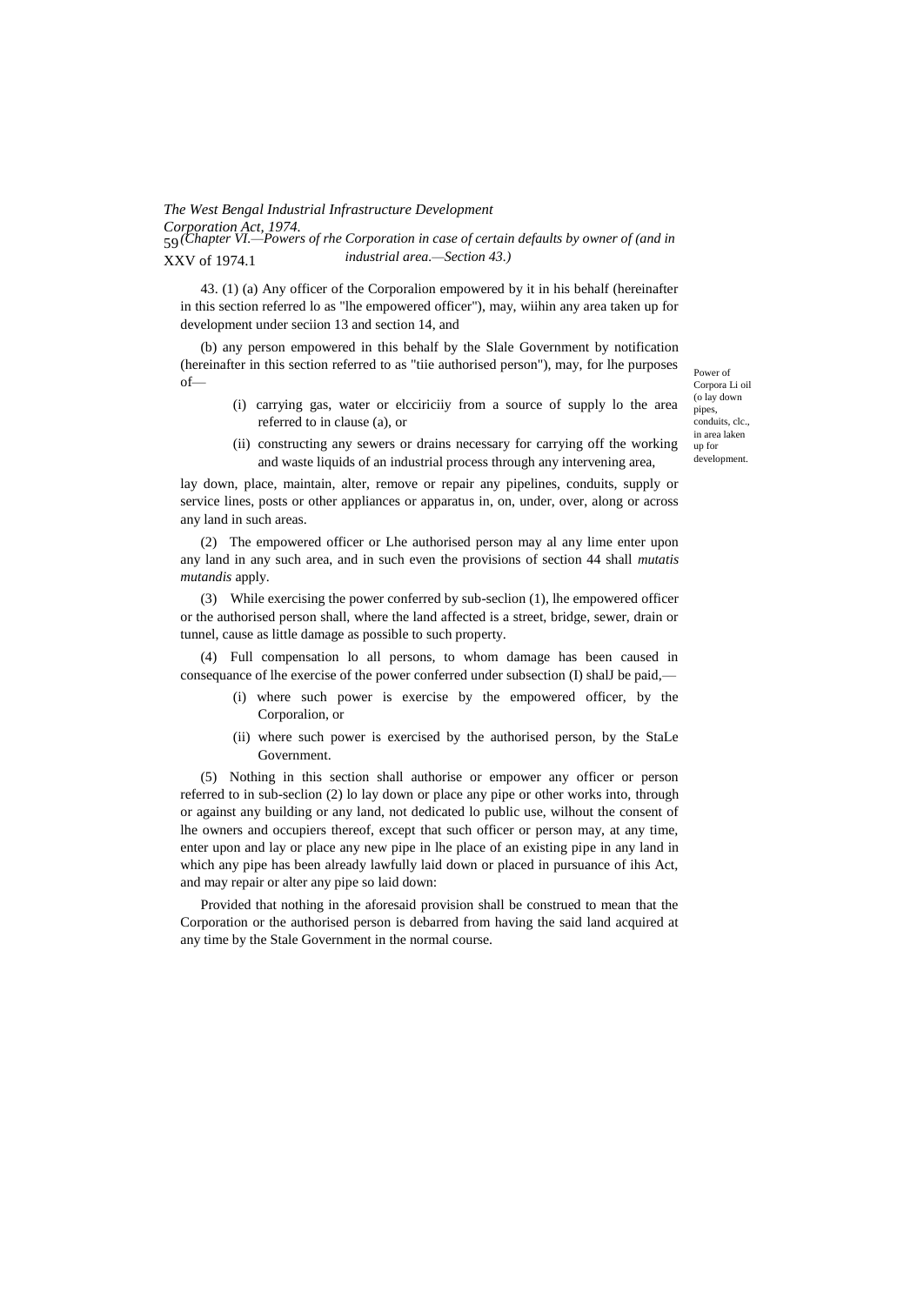#### , II <del>.........</del> **ILL** -,-^W-Sk-k. ■ ....... ........ - •

(West Ben. Act

*{diopter VII.—Suppiemcniary and miscellaneous provisions. —Sections 44, 45.)*

CHAPTER VII Supplementary and miscellaneous provisions

Potter or 44, Any officer of the State Government, any member of lhe Corporation, and any person eilher generally or specially authorised by the Corporation in this behalf, nmy enter into or upon any land or building wilh or wiihout assistants or workmen in any industrial estate or industrial area for ihe purpose of—

> (a) making any inspection, survey, measurement, valuation or enquiry or taking levels of such land or building;

*Cnrpftmlinn Act, 1974.*

- (b) examining works under construction and ascertaining the coursc of sewers and drains;
- (c) digging or boring into the sub-soil;
- (d) setting oul boundaries and intended lines of work; (c) marking
- sucli levels, boundaries and lines by placing marks
	- and cutting trenches;
- (0 doing «ny other thing necessary for the efficient administration of this Act:
	- Provided that—
- (i) no such entry shall be made except between Ihe hours ' " of sunrise and sunset and without giving reasonable
	- notice lo the occupier or, if there be no occupier, to the owner of the land or building;
	- (ii) sufficient opportunity shall in every instance bo given to enable women (if any) to withdraw from such land or building;
	- (iii) due regard shall always be had, so far as may be compatible with the exigencies of the purpose for which the entry is made, lo the social and religious usages and

60 *The* WW/ *Bengal Industrial Infra-simctiire Dm'elopmeii!*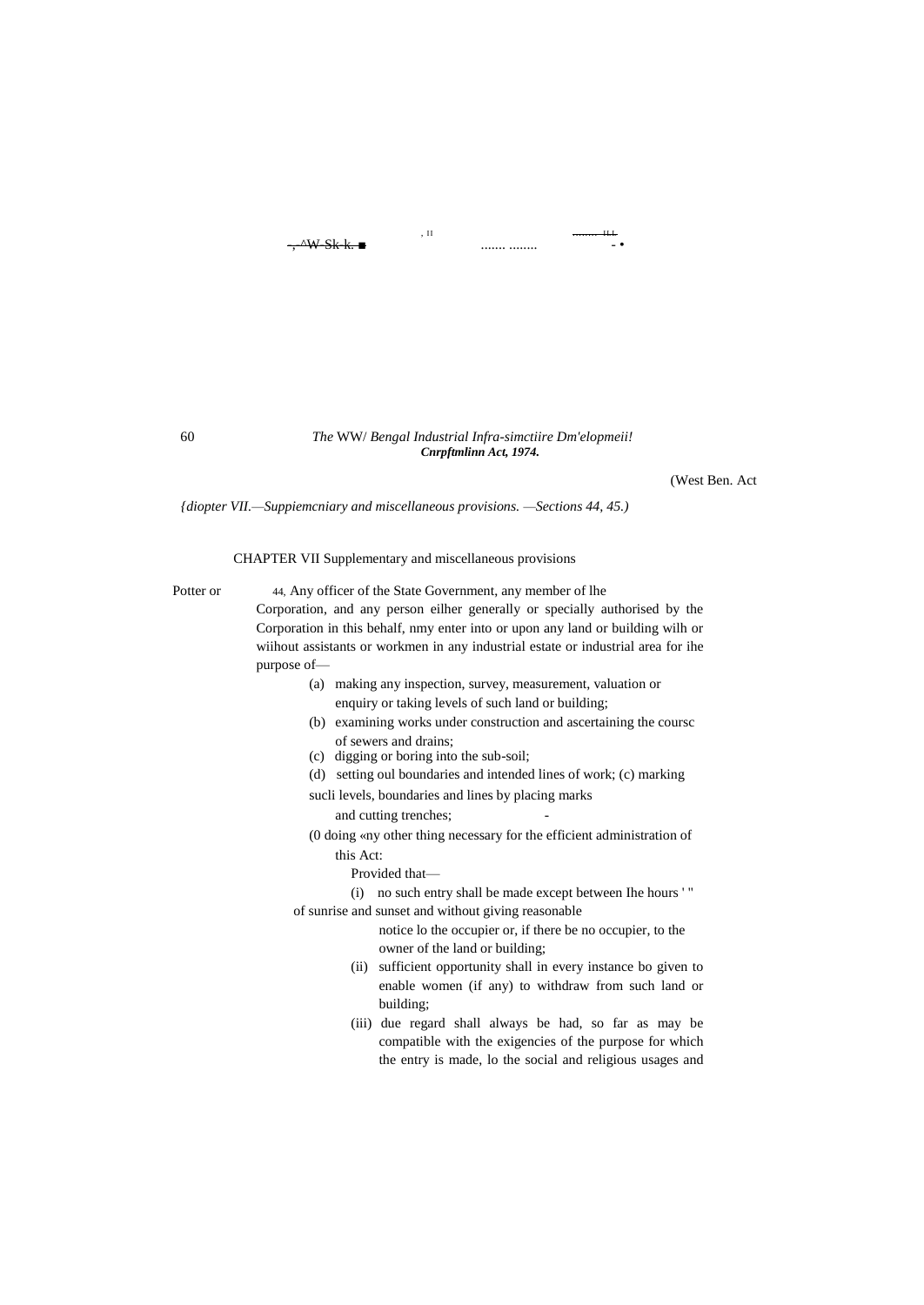customs of the occupants of the land or building erttereU.

.

6] *The Wt'AT Bengal Industrial Infrastructure Development Coqwration Act, 1974.* XXVV&FFq!!!!!! 45. This State Government may, by notification, nominate any officer of the Corporation lo be  $\partial_t$  controller  $\partial_t$  liquid authority, under any law for the time being in force, relating to lhe procurement or distribution of any commodity in respeci of the industrial undertakings established or lo be established in the industrial estates or industrial areas entrusted to or developed by the Corporation, and such nominaiion shall not be called into question merely on [he ground that such officer is not an officer of the Stale Government.

Offictis of the Corporalion may be vested with olhcr powers.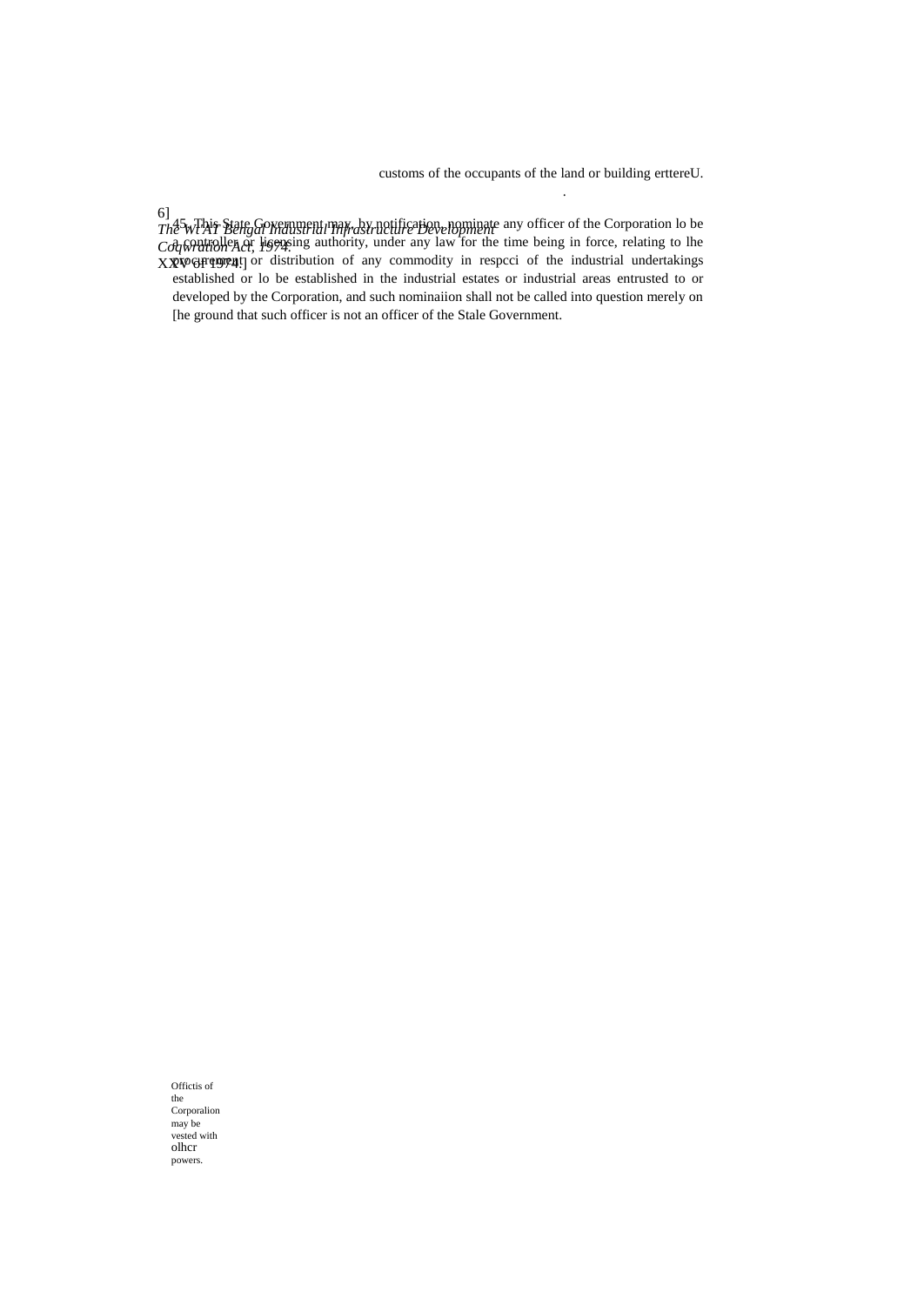*(Chapter VII.—Supplementary and miscellaneous provisions.—Sections 46-48.)*

46. Notwithstanding anything contained in **any** other law, or **in** any licence or permit, if the State Government **is** satisfied, either on a recommendation made **in** this **behalf by the** Corporation or otherwise, **that** the selling up of an industrial undertaking **(whether** within **an** industrial area or outside) is **impeded by** a local authority's refusal to grant, or **by** such authority's insistence on conditions which the State Government considers unreasonable for **the** grant of, **any** amenity the Stale Government may direct **the** local authority to grant **the** said **ameniLy** on such conditions ns it **may** consider Hi and thereupon **the** amenity shall be granted:

Provided that no suclt direction shall be issued by the Slate Government without giving the local authority a reasonable opportunity to show cause against the proposed direction:

Provided furlher that the charge for granting or continuing such amenity (which shall not be less than the cost incurred by the local authority or the licensee concerned for providing such amenity) shall be paid to such local authority.

47. All sums payable by any person lo the Corporation or recoverable by it by or under this Act shall, without prejudice to any other mode of recovery, be recoverable, on the application of the Corporation, as an arrear of land revenue.

Overriding<br>powers of powers of Slate Government lo issue directions lo local authorities.

Recovery of sums due to the Corporation us arrears or land revenue.

noticcs. etc.

48. (1) All notices, orders and other documents required by this Act Scrviccof

or any rule or regulation made thereunder to be served upon any person shall, save as otherwise provided in this Act or such rule or regulation, be deemed to be duly served—-

(a) where the person to be served is a company, the service is effected in accordance wilh lhe provisions of section 51 of 1 of 1956. the Companies Act, 1956;

> (b) where Lhe person to be served is a firm, if the document is addressed to the Firm at ils principal place or business, identifying it by the name or style under which its business is carried on, and is either—

(i) sent under a certificate of posting or by registered post, or (ii) left at the said place of business;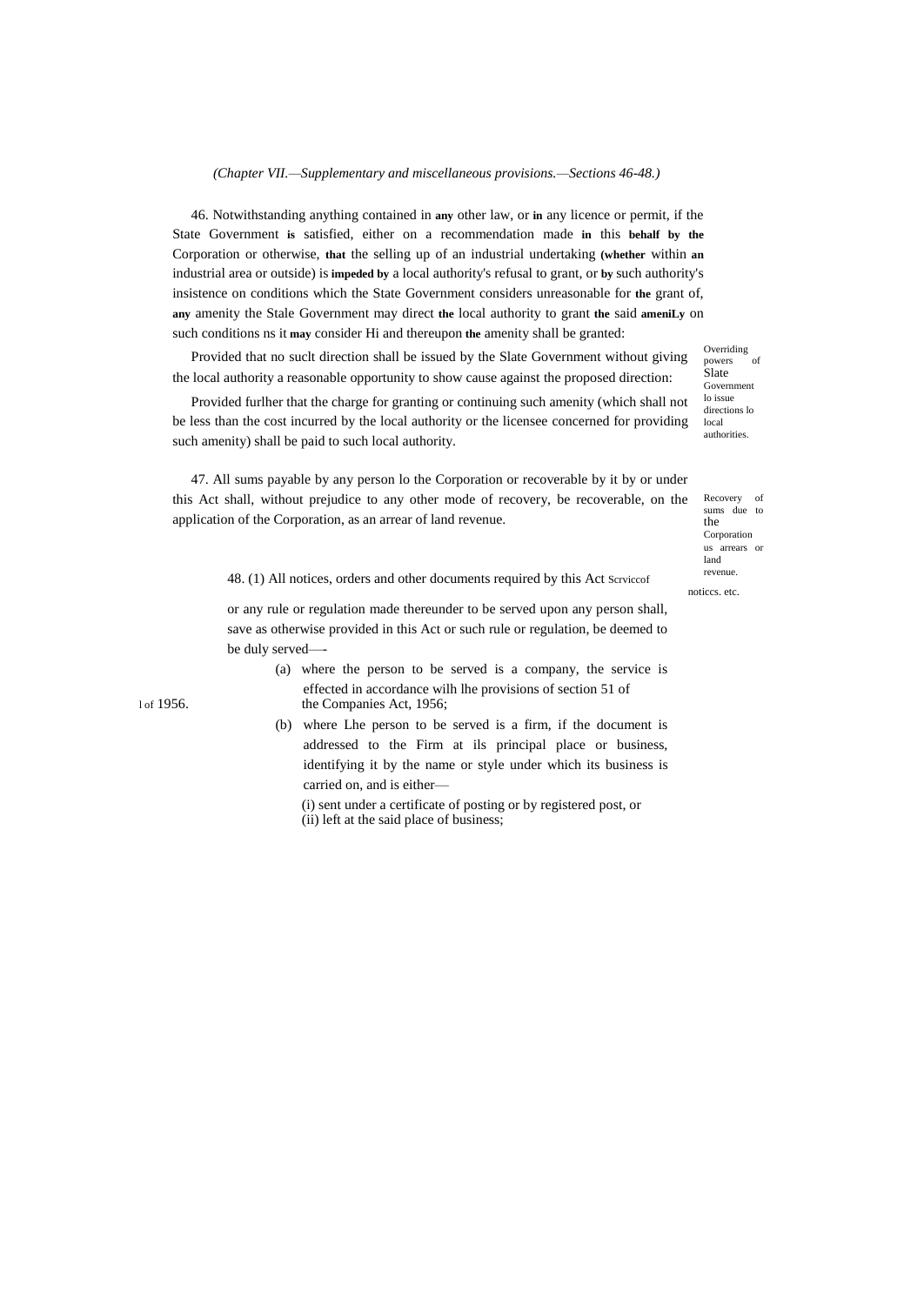6] *The Wt'AT Bengal Industrial Infrastructure Development Coqwration Act, 1974.* XXV of 1974.]

#### 62 *The West Bengal Industrial Infra-structure Development Corporation Act, J974,*

[West Ben. Act

*(Chapter VII.—Supplementary and miscellaneous provisions,—Section 48.)*

- (c) where lhe person to be s-Mved is a statutory public body or a corporation or a socioly or other body, **ir** ilie document is addressed lo ihe sec re Vary, treasurer or other principal officer of that body, corporation or society at its principal office, and is sillier—
	- (i) sent under a certificate of posting or by registered post, or
	- (ii) left ut thut officc;
- (d) in any other case, if the document is addressed to lhe person to be served and—
	- (i) is given or tendered lo him, or
	- (ii) if suclt person cannot be found, is affixed on some conspicuous part of his last known place of residence or business or is given or tendered to some adult member of his family or is affixed on some conspicuous part of the land or building lo which it relates, or
	- (iii) is sent under a certificate of posting or by registered post to that person.

(2) Any document which is required or authorised lo be served on the owner or occupier of my land or building may be addressed to "the owner" or "Lhe occupier", as the case may be, of thai land or building (naming thai land or building) without further name or description, and shall be deemed to be duly served-

- (a) if the documen i so addresed is sent or deli vered in accordance with clause (d) of sub section (I); or
- (b) if (he document so addressed or a copy thereof so addressed is given or tendered to some person on (he land or building to whom il can be delivered, or ir such person cannot be found, is affixed to some conspicuous part of the land or building.

(3) Where a document is served on a firm in accordance wilh this section, the document shall be deemed to be served on each partner.

(4) For the purpose of enabling any document to be served on the owner of any property, the occupier (if any) of the property may be required by notice in writing by the State Govern mentorihe Corporation, as the ense mav he. tn <:<nie (he inH .......- - - -> <sup>r</sup>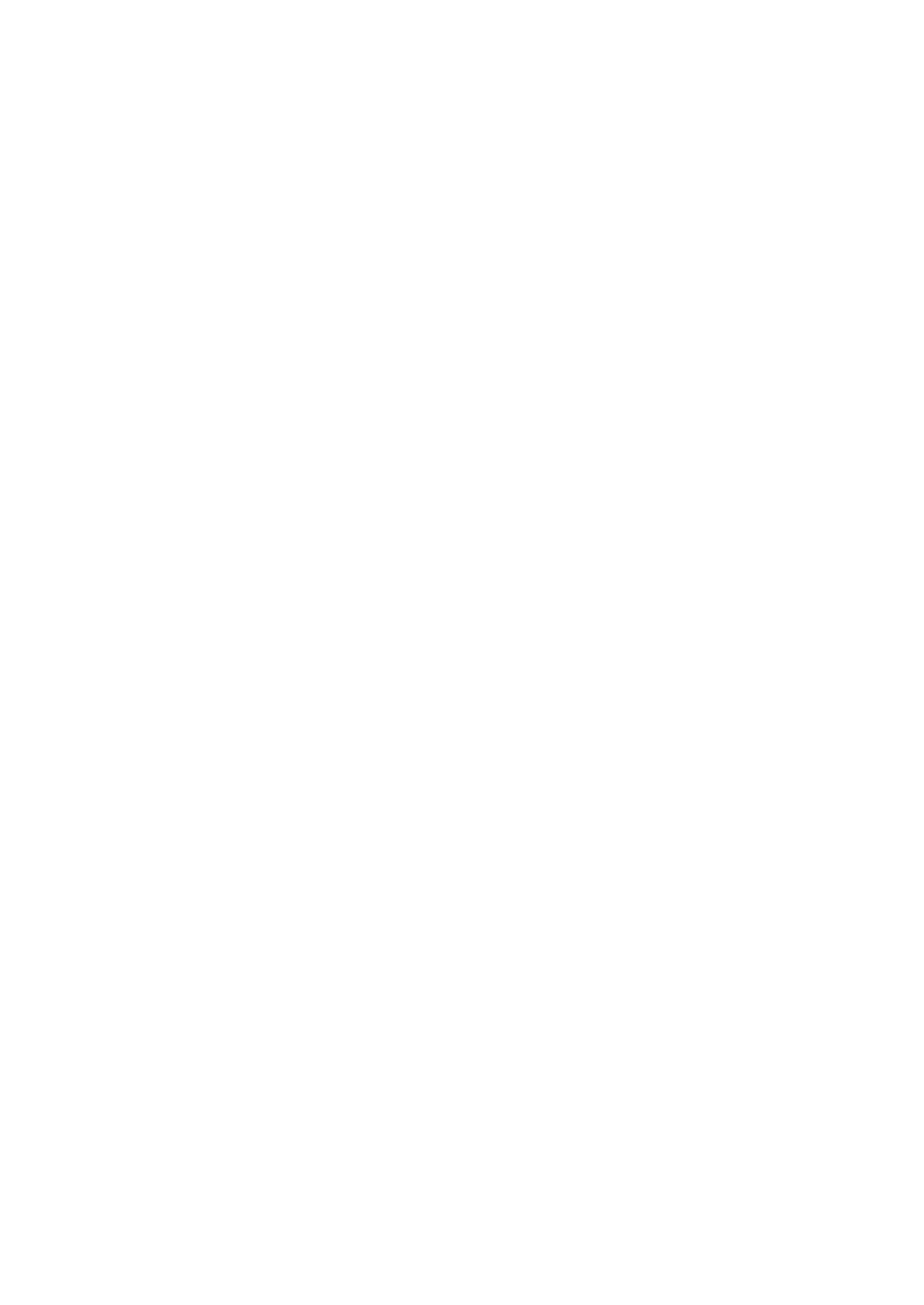*The West Bengal Industrial Infrastructure Oevclopmen! Corporation Act, 1974.* XXV of 1974.] 63

*(Chapter VII.—Supplementary and miscellaneous provisions. —Sactions 49- 53.)*

49. Every public notice, given under this Actor any rule or regulation made thereunder, shall be in writing over the signature of the officer concerned and shall be widely made known in lhe locality lo be affected thereby, affixing copies thereof in conspicuous public places, within the said locality, or by publishing the same by beat oFdrum or by advertisement in a local newspaper, or by any two or more of these'means, and by any other means that the officer may think fit.

SO. Where any noticc, order or other document issued or made under this Act or any rule or regulation nude thereunder requires anything to be done for the doing of which no time is fixed in this Act or the rule or regulation, the notice, order or other document shall specify a reasonable period of time for doing the same or complying therewith.

51. (I) The Corporation shall furnish lo the Slate Government such returns,statistics, reports, accounts and other information wilh respect to its conduct of affairs, properties or activities or in regard to any proposed work or scheme as the Stale Government may from lime lo lime require.

(2) The Corporation shall, in addition to lhe audit report referred to in section 25, furnished to the Stale Government an annual report on its working, as soon as may be after the end of each financial year, in such form and detail as may be prescribed, and a copy of the annual report shall be placed before the Legislative Assembly, as soon as may be, after it is received by the State Government.

52. Where lhe Stale Government is satisfied that in respect of any particular industrial estate or industrial area, or any part thereof, (he purpose for which the Corporation was established under this Act has been substantially achieved so as to render the continued existence of such estate or area or part thereof under the Corporation unnecessary, the Slate Government may, by notification, declare thai such industrial estate or industrial area or part thereof has been removed from lhe jurisdiction of lhe Corporation. The State Government may also make such other incidental arrangements for the administration of such estate or area or part thereof as the circumstances necessitate.

53. (1) If the Si ale Government is satisfied that the Corporation has made a default in performing any duty or obligation imposed on it by or under this Act. the State Government may Fix a period for the performance of that duty or obligation and give notice to the Corporation  $ir/Hi \overline{n}$  <

Public notices how lo he made known.

Nolkcs, clc,, [o fix reasonable liiTii:.

Furnishing or returns, clc.

Withdrawal of an area or cituic or pan (hereof,

Defaults in performance of duly.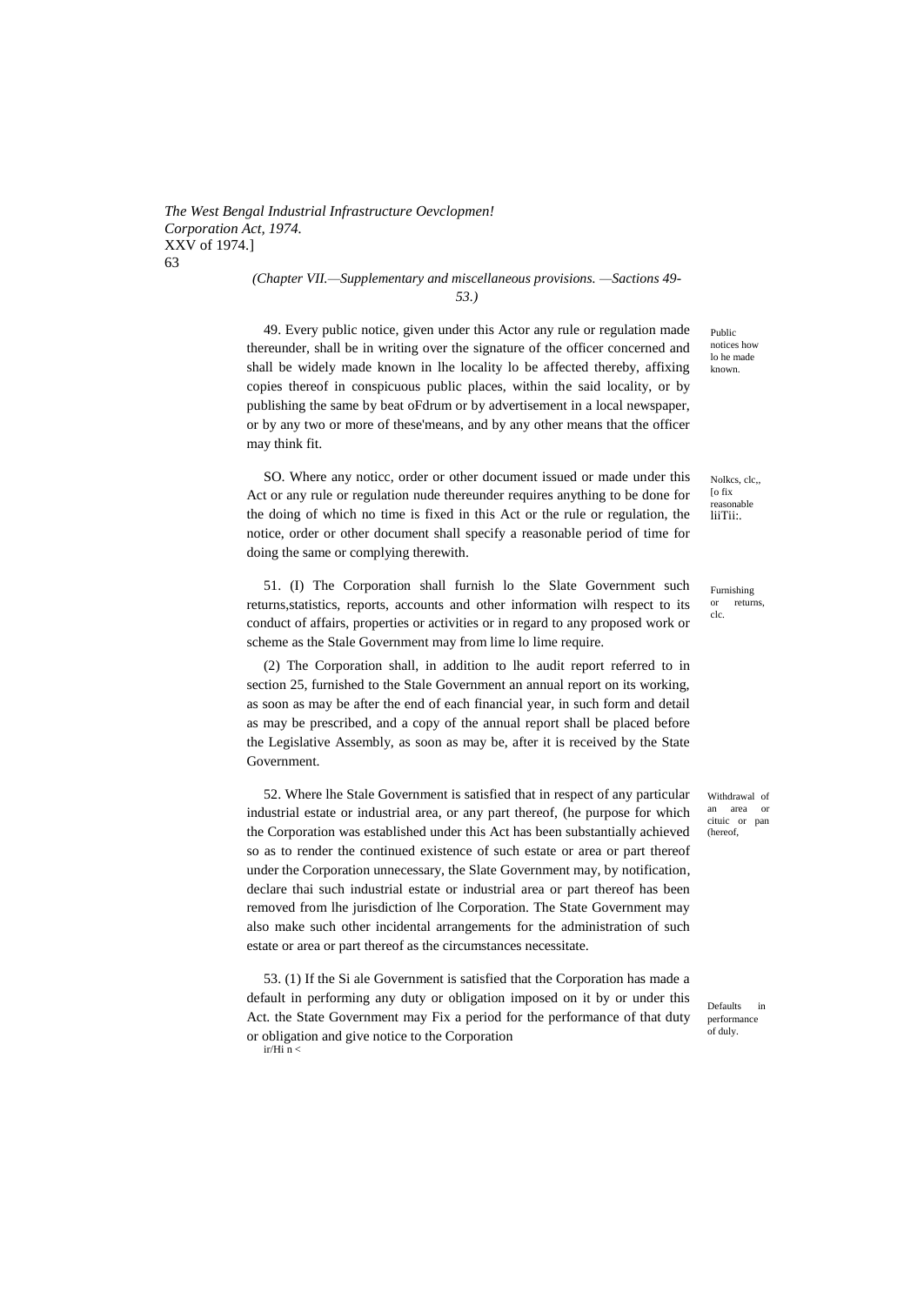[West Ben. Act

*(Chapter VII.—Supplementary am! miscellaneous provisions.—Sections 54-56.)*

(2) If, in the opinion of the Sipic Government, the Corporation fails or neglects Lo perform such duty or obligation within the period so fixed for its performance, it shall be lawful for lhe State Government lo supersede and reconstitute the Corporation, as it deems fit.

(3) After the supersession of Lhe Corporalion and until it is reconstituted in the manner laid down in Chapter II, the powers, duiics and functions of the Corporation under this Acl, shall be exercised,

performed and discharged by the Stale Government or by such officer or officers as the State Government may appoint for this purpose from time to time.

(4) All properties vested in the Corporalion shall, during the period of supersession, vest in lhe Slate Government.

54. (1) Where the Slate Government is satisfied that lhe purposes for which the Corporation was established under this Act have been substantially achieved so as lo render the continued existence of the

Dissolution of **Coiporation** 

dissolved wilh effect from such date as may be specified in lhe notification, and the Corporation shall be deemed to be dissolved accordingly. (2) From the said date—

(a) ail properties, funds and dues which are vested in, or realisable by, the Corporation shall vest in, or be realisable by, the State Government;

Corporalion unnecessary, it may. by notification, declare that the Corporation shall be

(b) all liabilities which are enforceable against the Corporation shall be enforceable against lhe Slate Government.

55. Unless otherwise expressly provided, no court shall lake cognizance of any offence relating to property belonging lo, or vested by or under this Act in, the Corporation, punishable under this Act,

except on lhe complaint of, or upon information received from, the Corporation or any person authorised by the Corporation by general or spccial order in this behalf.

Authority Composiiion 56. (1) The Corporation or any person auihorised by the

Fnr prosecution. Corporation ^ by general or special order in this behalf may, either before or after the

Corporation, institution of the proceedings, compound any offence punishable by or under Ihis Act.

(2) Where an offence ha> been compounded, the offender, if in custody, shall be discharged and no further

proceeding shall be taken

against him in  $nf iV.$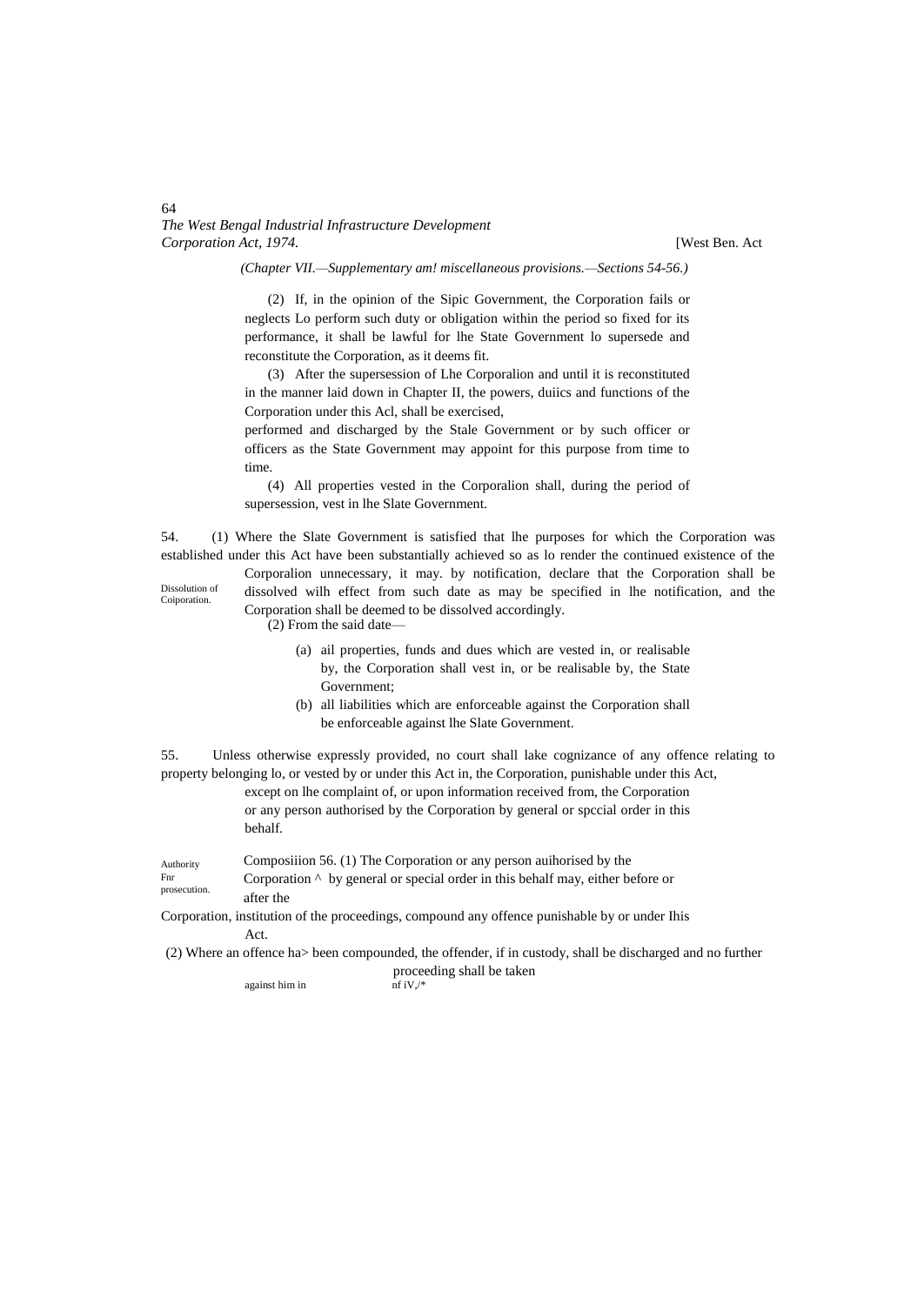### *{Chapter Vtl.—Supplementary and miscellaneous provisions. —Sections 57-59.)*

57. (1) Whenever an offence under this Act has been committed by a company, every person who at die lime the offence was committed was in charge of. or was responsible lo the company for the conduct of, the business of the company, as well as the company, shall be deemed to be guilty of lhe offence and shall be liable to be proceeded against and punished accordingly:

Provided that nothing contained in this sub-section shall render any such person liable lo any punishment under thin Act if he proves that the offcnce was committed without his knowledge and that he exercised all due diligence to prevent the commission of such offence.

(2) Not withstanding anything contained in sub-section (0, where an offence under this Act has been committed by a company and it is proved that the offence has been committed with the consent or connivance of, or is attributable to any neglect on the part of, any director, manager, secretary or other officer of the company, such director, manager, secretary or other officer shall also be deemed to be guilty of that offence and shall be liable to be proceeded against and punished accordingly.

*Explanation.*—For the purposes of this section—

- (a) "company" means any body corporate and includes a firm or other association of individuals; and
- (b) "director", in relation lo a firm, means a partner in the firm.

58. Any person who obstructs (he entry of a person authorised under section 44 to enter into or upon any land or building or molests such person after such entry or who obstructs the lawful exercise by him of any power conferred by or under this Act shall, on conviction, be punishable with imprisonment for a term which may extend to six months, or with line which may extend to one thousand rupees, or wilh both.

59. (I) The Stale Government, after consultation with the Corporation Power io in regard lo matters concerning it, may, by notification, make rules to makerult carry out the purposes of this Act:

Provided that consultation wilh the Corporation shall not be necessary on the first occasion of the making of rules under this section but the State Government shall take into consideration any suggestions which the Corporation may make in relation to the amendment of such rules flflpr thpv firp rrncl'

OITeriees by companies.

Penalty Tor obstruction.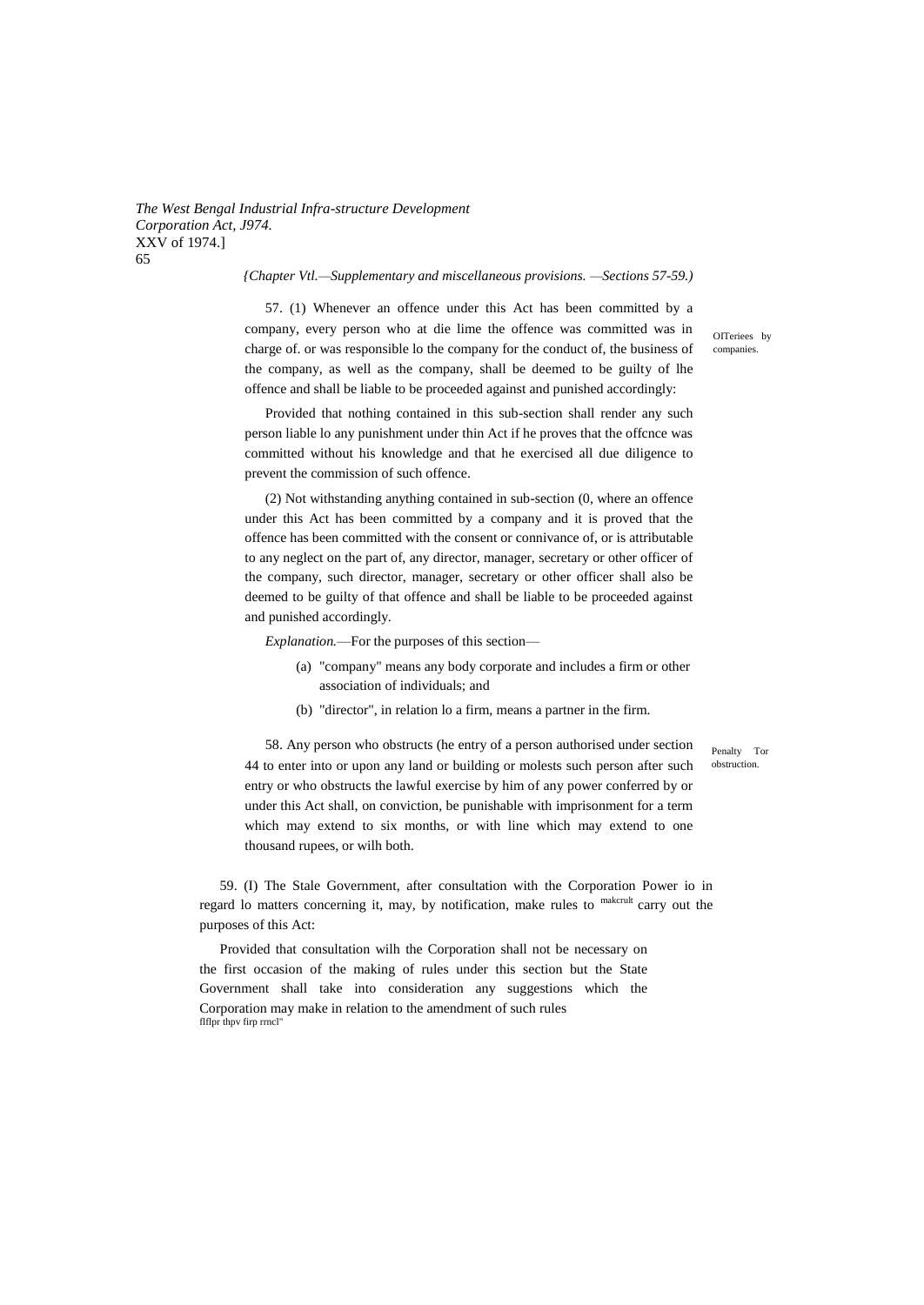[West Ben. Act

*(Chapter VII.—Supplementary and miscellaneous provisions.—Section 60.)*

(2) Tn particular, and without prejudice to the generality of the foregoing power, such rules may provide for all or any of the following matters, namely:—

- (a) the allowances nnd honoraria of lhe non-official members of the Corporation referred (o in section 6:
- (b) (he conditions of appointment and service and the scales of pay of the Chief Executive Officer and (lie Chief Accounis Officer of the Corporation referred to in section 12;
- (c) die sums of money lo be kepi by lhe Corporation in current and deposit accounts under sub-section (2) of scclion 18;
- (d) (he conditions subjcct to which the Corporation may borrow money under sub-section (1) of section 20;
- (e) the date by which the annual financial statement and programme of work shall be submitted by (he Corporation to the State Government and (he form and detail of such staiemeni, referred to in section 24;
- (0 the form and the manner of maintaining books of accounts and other books under section 25;
- (g) the form and detail of the annual report to be furnished to (he State Government under section 51;
- (h) the fees which may be charged by the Corporation;
- (i) any other mailer which has (o be, or may be, prescribed.

(3) All rules made under this scclion shall be laid for not less than thirty days before the Legislative Assembly as soon as possible after they are made, and shall be subjcct to such modification, if any, whether by way of repeal or amendment, as (he Legislative Assembly may make during Lhe session in which ihey are so laid, or the session immediately following and if the Legislative Assembly makes any modification in lhe rule by way of amendment or repeal, lhe rule shall [hereafter have effect only in such modified form or be of no effect, as the case may be, so however, lhat any such modification or repeal shall be wilhout prejudice lo (he validity of anything previously done under that rule.

60. The Corporation may, with the previous approval of lhe State Power of (he Govememnt, make regulations consistent wilh this Aci and the rules made thereunder, to carry out the purposes of this Act and without prejudice (o regulations, (he generality of (his power, such regulations may provide for—

(a) (he times and places of meetings of the Corporation and the procedure lo be followed in regard to the transaction of business at such meetings to be provided under sub-section

66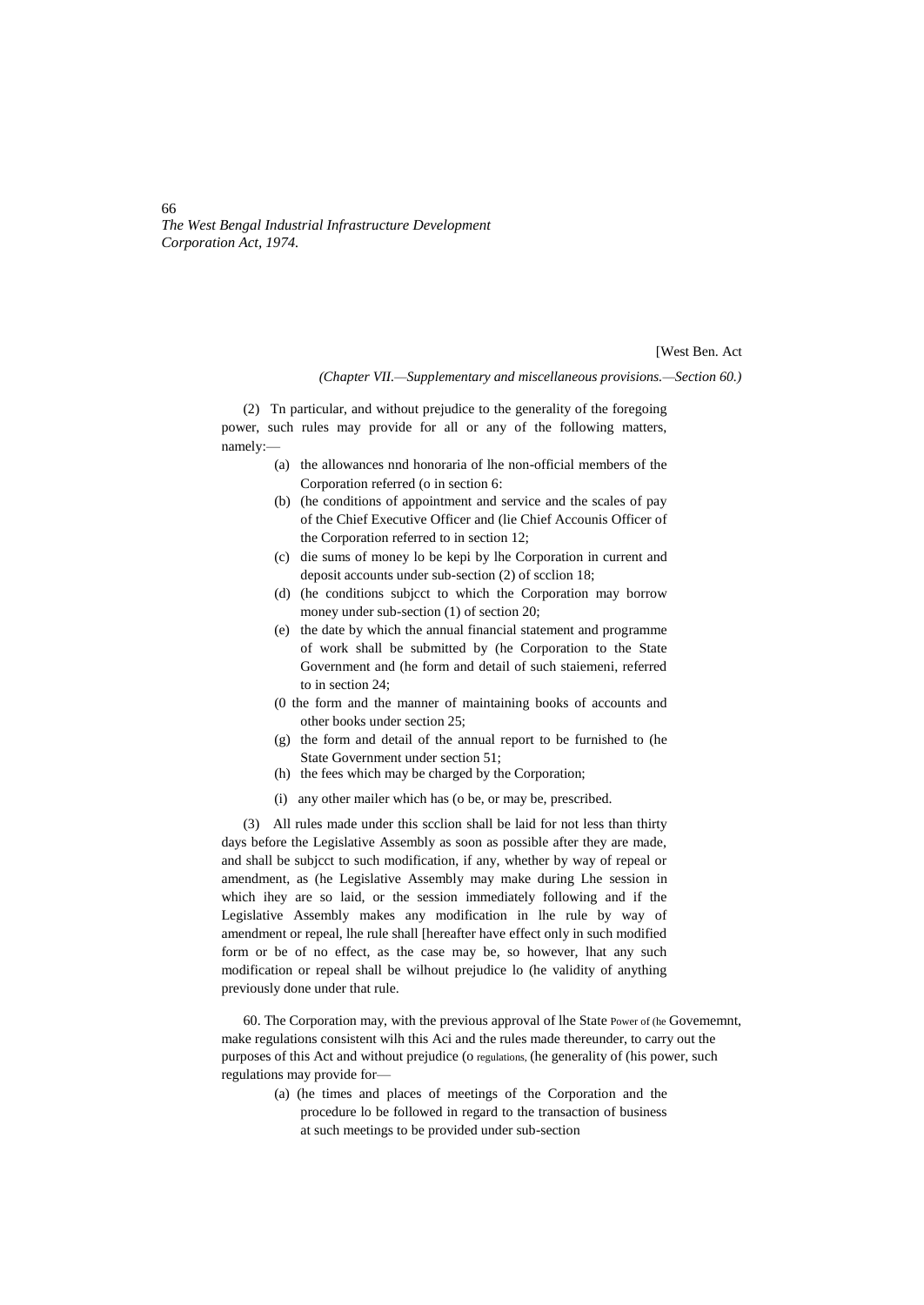XXV of 1974.]

*(Chapter VII.—Supplementary and miscellaneous provisions. —Scctians 61-64.)*

- (b) lhe conditions of appointment and scrvice and the scales of pay of officers and employees of the Corporation, other than the Chief Executive Officer and **Lhe** Chief Accounts Officer, to **be** determined under sub-seclion (3) of section 12;
- (c) lhe officers of lhe Corporation who may operate its accounts, referred lo in subsection (3) of section IS;
- (d) the manner in which Government lands shall be dealt wilh by the Corporation after development, under sub-section (2) of section 35;
- (e) the Committee of the Coiporation and the procedure Lo be followed by ii, lo hear appeals under sub-section (2) of sec lion 40;
- (f) the additional terms and conditions, referred lo in subsection (2) of section 42, subject to which lands and buildings in industrial estates and industrial areas may be held or used;
- (g) any other matter which has to be, or may be, provided by regulations.

61. No suit, prosecution or other legal proceedings shall lie against any person for anything which is in good faith done or intended to be done under this Act or any rule or regulation made thereunder.

Protection of aciion taken in good faith.

62. All members, officers and employees of the Corporation shall, when acting or purporting to act in pursuance of any of the provisions of this Act, be deemed to be public servants within the meaning of section 21 of the Indian Penal Code.

Members, officers and employees of Corporation lo public servants.

<15 of 1860.

Effect of 63. The provisions or Ibis Acl shall have effect notwithstanding anything inconsistent therewith contained in any other law for the time being in force, or in any custom, usage, decree or order of lhe court or any agreement incorporated in any other instrument having effect by virtue of any law.

provisions inconsistent wilh mher laws.

64. If any douht or difficulty arises in giving effect **Lo** the provisions of this Act, the Slate Government may, by order within a period not exceeding two years from the dale of commencement of this Act, make such provisions or give such directions not inconsistent wilh lhe expressed provisions of this Act, as may appear Lo it to be nccessary **or** expedient for **Lhe** removal of the doubt or difficulty, and the order of the State

Power lo remove d nub Is and difficulties.